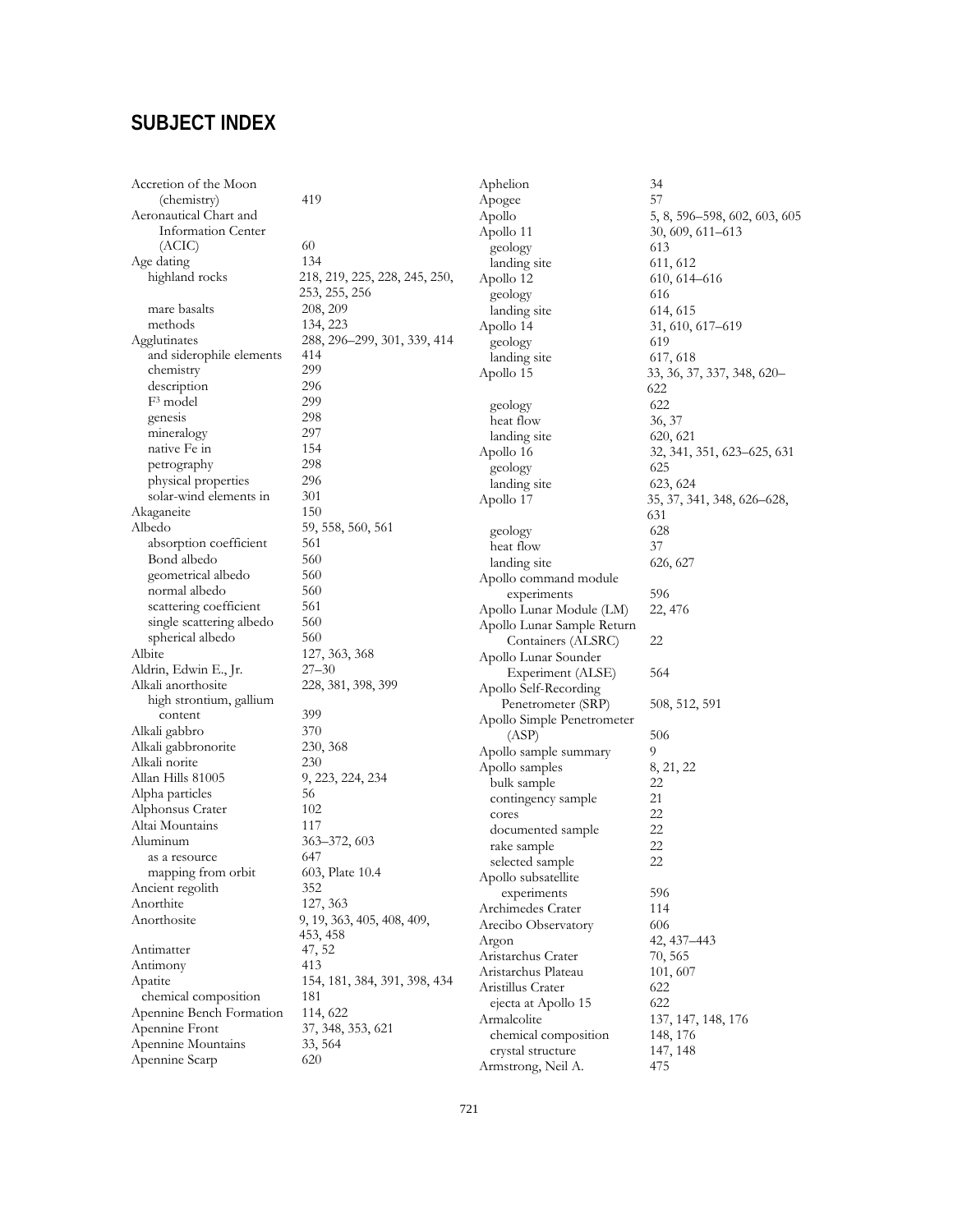| Astronauts                  | 8, 27, 475                  | fissure vents                | 103, 105                       |
|-----------------------------|-----------------------------|------------------------------|--------------------------------|
| Astronomy from the Moon     | 636                         | gas phases                   | 105                            |
| Asuka 31 (unbrecciated      |                             | genesis                      | 105                            |
| cumulate)                   | 9                           | landforms                    | 100                            |
| Atmosphere                  | 28, 40-45, 439, 440, 445,   | lava flows                   | 95, 184                        |
|                             | 635                         | magma generation             | 95                             |
| ambient "pressure"          | 635                         | partial melting              | 186                            |
| contamination               | 41                          | petrologic models            | 103                            |
| gas abundances              | 45                          | pyroclastic deposits         | 184                            |
| lunar paleoatmosphere       | 44                          | reflectance spectra          | 209                            |
| permanent                   | 45                          | <b>Basins</b>                | 61, 64, 68, 69, 105, 118       |
| pollution                   | 635                         | ages                         | 118                            |
| scale height                | 45                          | basin-forming process        | 69                             |
| Augite                      | 126                         | central peak                 | 64                             |
| Autolycus Crater            | 622                         | excavation depth             | 68                             |
| ejecta at Apollo 15         | 622                         | location                     | 118                            |
| Avalanches                  | 34, 522                     |                              |                                |
|                             |                             | multiring                    | 64                             |
| Baby Ray Crater             | 624                         | peak-ring                    | 64                             |
| Baddeleyite                 |                             | ring basins                  | 68                             |
|                             | 137, 149, 178               | ring structure               | 105                            |
| chemical composition        | 178                         | size                         | 118                            |
| Basalt                      | 9, 94, 183, 186–202, 205,   | Bean, Alan L.                | $28 - 30$                      |
|                             | 206                         | Bear Mountain                | 627                            |
| aluminous low-Ti basalt     | 186, 188                    | Bedrock                      | 33                             |
| chemical compositions       | 186, 187, 261–268           | <b>Bench Crater</b>          | 615                            |
| classification              | 186                         | Beryllium                    | 52                             |
| comparison with other       |                             | <b>Bessarion Craters</b>     | 566                            |
| planetary basalts           | 192                         | Bidirectional reflectance    |                                |
| cooling history             | 194                         | (optical)                    | 559                            |
| cooling rates               | 200, 201                    | Biogenic elements (hydrogen, |                                |
| crystallization experiments | 198                         | carbon, and nitrogen)        | 443–447                        |
| experimental petrology      | 205                         | and soil maturity            | 445                            |
| fractionation trends        | 187                         | combination with oxygen      | 447                            |
| gas phase                   | 201                         | correlations                 | 445, 446                       |
| genesis                     | 94, 206                     | from meteoroids              | 445–447                        |
| high-Ti basalt              | 186, 187, 195               | in agglutinates              | 447                            |
| ilmenite basalt             | 188                         | surface correlation          | 447                            |
| low-Ti basalt               | 186, 188, 198               | Biological Preparation       |                                |
| melting                     | 206                         | Laboratory                   | 25                             |
| mineralogy                  | 193                         | Bistatic radar observations  | 563                            |
| modal mineral               |                             | <b>Block Crater</b>          | 615                            |
| abundances                  | 188                         | Bond albedo                  | 560                            |
| olivine basalt              | 188                         | Bootprints (astronauts)      | 498, 635                       |
| oxygen partial pressures    |                             | Bornite (chemical            |                                |
| (fugacities)                | 193                         | composition)                 | 179                            |
| phase relations             | 206                         | Boron                        | 52, 374                        |
| physical properties         | 186                         | Boulder tracks               | 499, 589                       |
| pigeonite basalt            | 188                         | <b>Boulders</b>              | $31 - 33$                      |
| textures                    | 195                         | Bowen-Apollo Crater          | 627                            |
| trace elements              | 135, 187                    | <b>Breccias</b>              | 9, 81, 85, 183, 185, 186, 212, |
| very-high-K (VHK) basalt    | 135, 186, 190               |                              | 213, 232-235, 241, 242,        |
| very-low-Ti (VLT) basalt    | 186, 192, 198               |                              | 252, 257, 285                  |
| vesicles                    | 201                         | chemical composition         | 213                            |
| viscosity                   | 95, 99, 139, 193, 194       |                              |                                |
| Basaltic volcanism          | 94, 95, 100, 103, 105, 184, | classification               | $233 - 235$                    |
|                             | 186, 208, 209               | clast-poor                   | 185                            |
| ages                        | 208                         | clast-poor impact melt       | 252                            |
| area on lunar surface       | 95                          | clasts                       | 233                            |
| distribution of lava        | 209                         | components                   | 233                            |
| duration                    | 95                          | crystalline melt             | 185                            |
| "fire fountains"            | 95                          | dimict                       | 186, 235                       |
|                             |                             | facies                       | 242                            |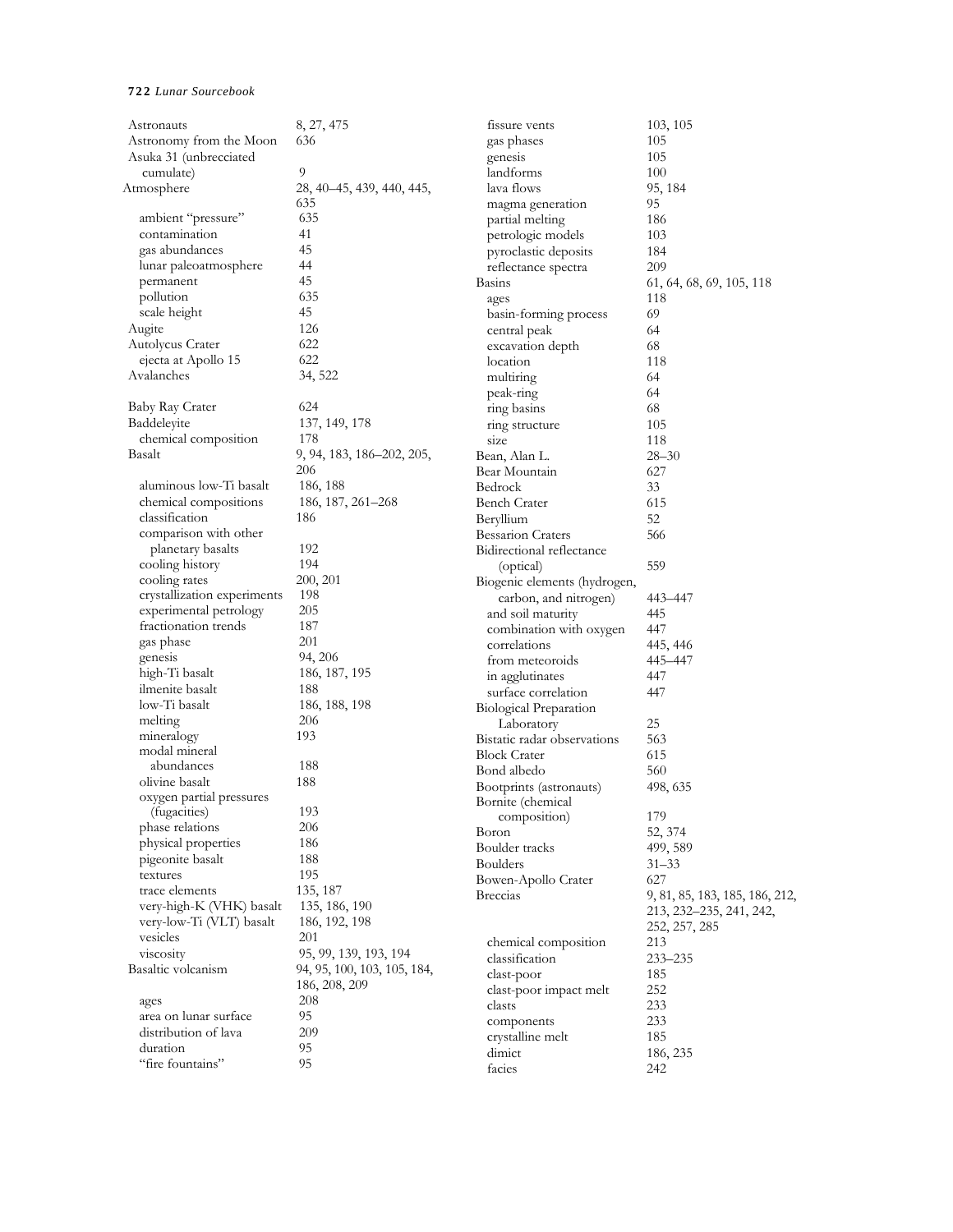| fragmental                     | 185                           | origin                         | 254                         |
|--------------------------------|-------------------------------|--------------------------------|-----------------------------|
| genesis of                     | 242                           | petrography                    | 252                         |
| glassy melt                    | 185                           | Clasts                         | 78, 185                     |
| granulitic (metamorphic)       | 186                           | Closed-ecology life support    | 635                         |
| matrix                         | 233                           | Cobalt                         | 411                         |
| monomict                       | 81, 185, 213                  | Cochise Crater                 | 627                         |
| petrography                    | 241                           | Coesite                        | 132                         |
| polymict                       | 81, 185, 232, 233, 234, 235   | Cold Cathode Gage              |                             |
| regolith breccias              | 186, 257                      | experiments                    | 41                          |
| <b>Bridge Crater</b>           | 621                           | Colors                         | 30                          |
| Briggs, G. A.                  | 633, 634                      | Compressibility                | 500                         |
| Brightness                     | 59                            | Compressional ridges           | 110                         |
| Brightness longitude           | 29, 59                        | Compton Crater                 | 63                          |
| <b>Bronte Crater</b>           | 627                           | Cone Crater                    | 32, 237, 381, 572, 618, 619 |
| Brooks Air Force Base          |                               | Cone penetrometer              | 589                         |
| (BAFB)                         | 9, 23                         | Conon Crater                   | 620                         |
|                                | 484, 490, 492, 572, 573       | Contamination of samples       |                             |
| Bulk density                   |                               | protection from                | 8, 24, 406, 443<br>24       |
| Bulk density (soil)            | 483                           |                                | 73                          |
| density vs. depth              | 492                           | Continuous deposits            |                             |
| in core tubes                  | 572                           | Coordination (mineralogy)      | 121                         |
| in drill cores                 | 573                           | Copernican Period              | 116                         |
|                                |                               | Copernicus Crater              | 34, 63, 114, 566, 602, 610, |
| Cachari meteorite              | 408                           |                                | 614                         |
| Camelot Crater                 | 627                           | Cordillera Mountains           | 70                          |
| Canyon Diablo meteorite        | 433                           | Core samples                   | 8, 9, 321–342, 487          |
| Carbochlorination              | 647                           | Core tube sampler              | 485                         |
| Carbothermal reduction         | 648                           | Core tube samples (reported    |                             |
| Cartography                    | 60                            | vs. actual depth)              | 586                         |
| Cataclysm (cratering)          | 83                            | Core tubes (bit design)        | 486                         |
| Catena                         | 60                            | Cosmic rays                    | 49–53, 315                  |
| Cayley Formation               | 247, 623–625, 631             | Crater degradation             | 65                          |
| Cayley Plains                  | 245, 249                      | Crater frequency               | 79                          |
| Celsian                        | 127                           | Crater morphometry             | 65                          |
| Center Crater                  | 618                           | Cratering                      | 85, 86                      |
| Central peaks of craters       | 259                           | flux models                    | 85, 86                      |
| spectral properties            | 259                           | Craters                        | 32, 62-85, 108, 115         |
| Chalcophile                    | 358                           | ages                           | 85                          |
| Chalcopyrite                   | 151, 179                      | apparent                       | 68                          |
| chemical composition           | 179                           | breccia lens                   | 81                          |
| Chemical statistics (cautions, |                               | central peaks                  | 61, 68                      |
| data limitations)              | 361                           | complex                        | 61, 68                      |
| Chemistry                      | 357–474                       | cross-sections                 | 81                          |
| chemistry of soil size         | 344, 347, 349, 385, 391, 398, | degradation                    | 65, 115                     |
| fractions                      | 413, 440                      | densities                      | 83, 84                      |
| contamination                  | 443                           | ejecta                         | 66                          |
| guide to individual element    |                               | excavation cavity              | 66                          |
| discussions                    | 360                           | history                        | 92                          |
| reliability of data            | 361, 390, 400, 403, 432, 443  | isostatic adjustment           | 108                         |
| replicate analyses             | 403                           | mechanics                      | 65                          |
| sample size limitations        | 403                           | melt zone                      | 78                          |
| statistical summaries          | 449-474                       | microcraters                   | 82                          |
| Chondrites                     | 359, 379, 404                 | morphometry                    | 65,66                       |
| iridium content                | 404                           | pit craters                    | 87                          |
| REE concentrations             | 379                           | population                     | 88                          |
| Chromite                       | 397, 399                      | processes                      | 61, 65, 68                  |
| as an ore                      | 399                           | production rates               | 84                          |
| Cinco Crater                   | 624                           | relative age dating            | 83                          |
| Cinder cones                   | 101                           | secondary                      | 7, 71, 73                   |
| Clast-poor impact melt         | 252-254                       | shapes                         | 65                          |
| ages                           | 253                           | simple                         | 61, 67                      |
| chemistry                      | 252                           | size-frequency distribution 82 |                             |
|                                |                               |                                |                             |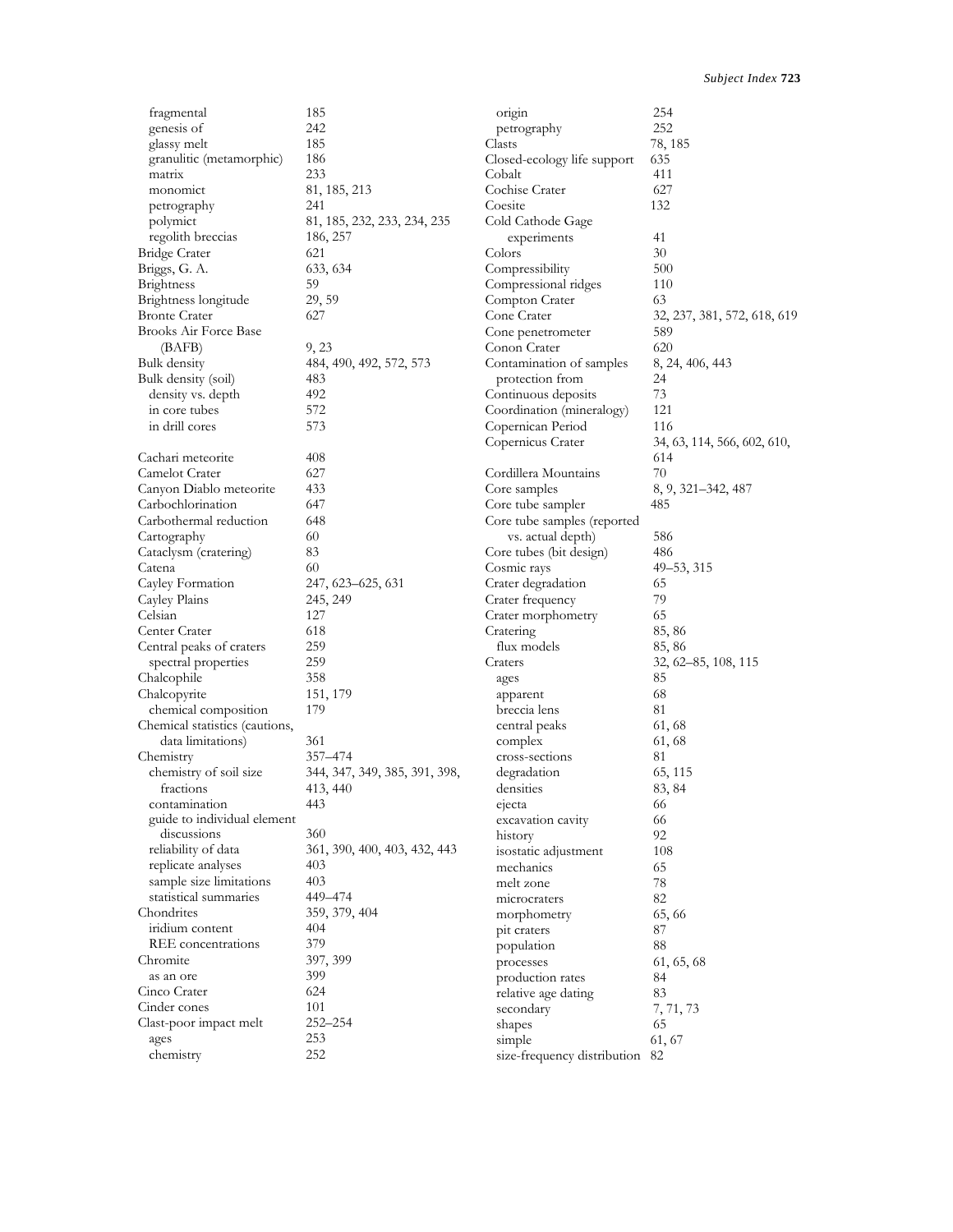| slope angles                                        | 32                       | mechanics                                  | 485                           |
|-----------------------------------------------------|--------------------------|--------------------------------------------|-------------------------------|
| spall zone                                          | 87                       | Dune Crater                                | 621                           |
| spectral properties                                 | 258                      | Dunite                                     | 185, 365, 368–370, 378, 395,  |
| transient cavity                                    | 66                       |                                            | 396, 398, 405, 406, 408, 409, |
| true                                                | 68                       |                                            | 411, 412                      |
| Crisium Basin                                       | 605, 628, 630, 631       | REE pattern                                | 378                           |
| ejecta at Apollo 17                                 | 628                      | Duricrust                                  | 492, 493                      |
| ejecta at Luna landing                              |                          | Dust                                       | 34, 478                       |
| sites                                               | 630                      | adhesion                                   | 34                            |
| Cristobalite                                        | 132, 217                 |                                            |                               |
| Crust                                               | 15, 17, 92, 93, 212, 609 | Earth-based telescopic data                |                               |
| cross-section                                       | 93                       | (see Observation of the                    |                               |
| fracturing                                          | 92                       | Moon from Earth)                           | 596                           |
| mineralogy                                          | 609                      | Earthlight Crater                          | 621                           |
| origin                                              | 15                       | Earth-Moon distance                        | 634                           |
| velocity structure                                  | 92                       | Earthshine                                 | 29                            |
| Crystal growth from magma                           | 200                      | Ecliptic                                   | 58                            |
| Crystal nucleation                                  | 200                      | Ejecta                                     | 66, 70, 71, 73, 85, 92, 94    |
| Crystalline melt breccias<br>(impact melt breccias) | 249–252                  | composition                                | 94                            |
|                                                     | 250                      | continuous                                 | 73                            |
| ages<br>modal analysis                              | 250                      | curtain                                    | 71                            |
| texture                                             | 250                      | deposits                                   | 71                            |
| Cubanite                                            | 151, 179                 | diameter of blocks                         | 73<br>92                      |
| chemical composition                                | 179                      | lateral mass transport<br>lunar meteorites | 92                            |
| Cumulate texture                                    | 223                      |                                            | 71                            |
| Curation history                                    | 25                       | primary                                    | 71                            |
|                                                     |                          | processes<br>radial distance from crater   | 73                            |
| Dark-haloed craters                                 | 101, 102                 | rays                                       | 73                            |
| Defense Mapping Agency                              | 597                      | sampling lunar crust                       | 94                            |
| Density (bulk Moon)                                 | 28, 362                  | secondary                                  | 71                            |
| Density (of soil) (see relative                     |                          | stratigraphic units                        | 85                            |
| density)                                            | 496                      | thickness                                  | 73                            |
| Depth perception                                    | 29                       | trajectories                               | 73                            |
| Descartes Crater                                    | 631                      | Elastic scattering                         | 53                            |
| Descartes Formation                                 | 245, 254, 623–625, 631   | Elbow Crater                               | 351, 621                      |
| Descartes Highlands                                 | 32, 253, 623             | Electrical and                             |                               |
| Deslambre Crater                                    | 623                      | electromagnetic                            |                               |
| Deuterium                                           | 436, 447                 | properties                                 | 530-558                       |
| Diaplectic feldspar glass                           | 74                       | DC conductivity                            | 531, 532                      |
| Diaplectic glasses                                  | 76                       | dielectric permittivity                    | 536                           |
| Dielectric permittivity                             | 536, 549                 | dielectric properties                      | 581                           |
| as a function of frequency                          | 549                      | electrical conductivities                  | 531                           |
| increase with stress                                |                          | electrostatic charging                     | 532                           |
| (density)                                           | 549                      | loss tangent                               | 531, 545, 550                 |
| Dielectric properties                               | 581                      | photoconductivity                          | 532                           |
| Differentiation (of the Moon) 15                    |                          | temperature dependence                     | 545                           |
| Differentiation (planetary,                         |                          | Electrical conductivity                    | 531                           |
| chemical)                                           | 362                      | Electromagnetic sounding                   | 552, 554, 556                 |
| Dimict breccia                                      | 256-257                  | Hagfors RMS slope                          | 554                           |
| Diopside                                            | 363                      | radar cross-section                        | 554                           |
| Dolerite                                            | 9                        | scattering from the Moon                   | 556                           |
| Dorsa                                               | 60                       | volume scattering                          | 554                           |
| Double Crater                                       | 612                      | Electron spin resonance                    | 129                           |
| Doublet Craters                                     | 618                      | Electrostatic charging and                 |                               |
| Drill core                                          | 9                        | dust migration                             | 532                           |
| Drill core samples                                  | 587                      | Elephant Moraine 87521                     | 9                             |
| sample depth vs. actual                             |                          | Elevation measurements                     |                               |
| depth                                               | 587                      | (radar)                                    | 565                           |
| Drill cores (mechanics)                             | 485                      | <b>Emory Crater</b>                        | 627                           |
| Drive tubes                                         | 8, 9                     | Emsland iron meteorite                     | 408                           |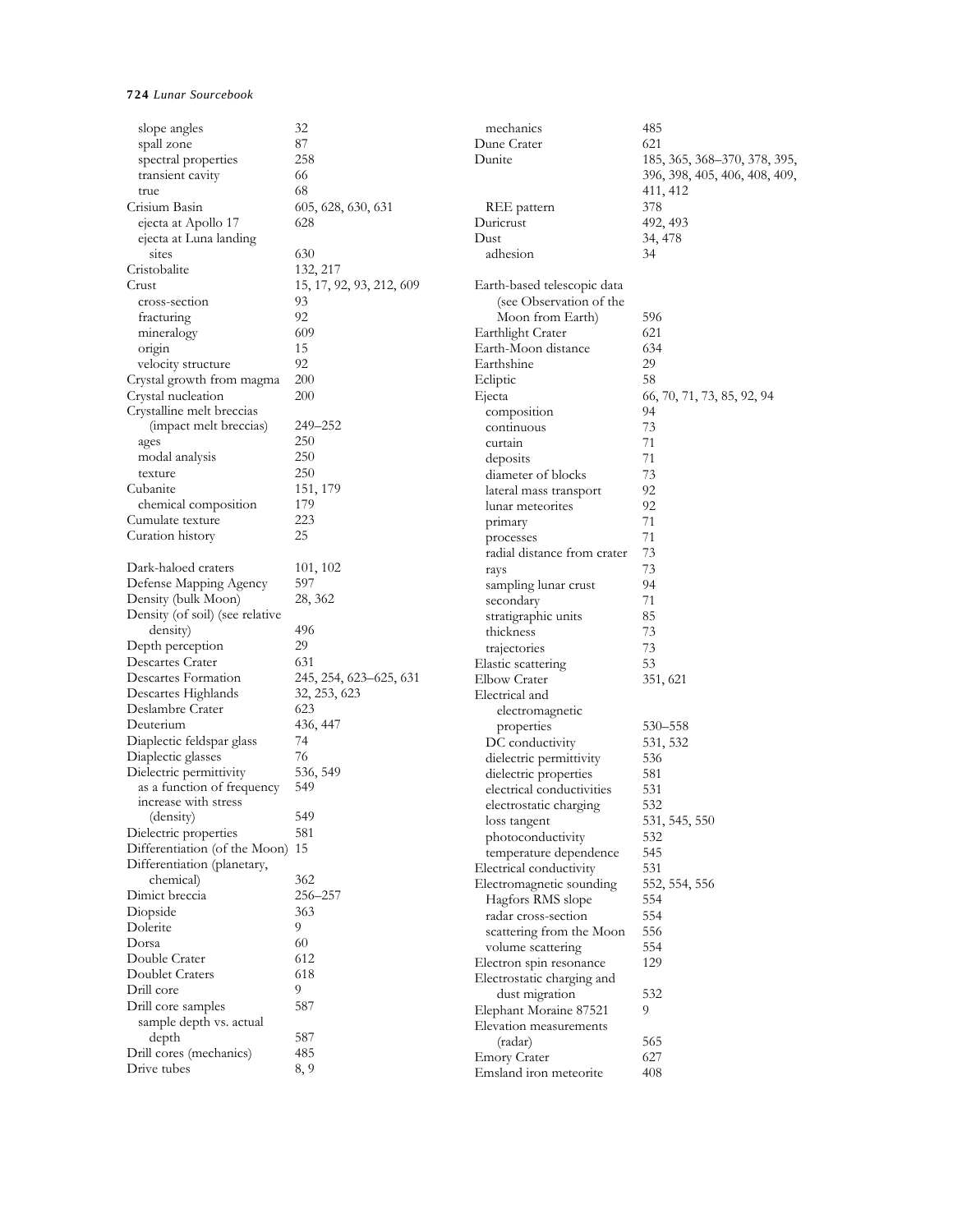| End Crater                    | 624                        | Fused soil component         | 288                           |
|-------------------------------|----------------------------|------------------------------|-------------------------------|
| Energy consumption            |                            | Future exploration           | 636                           |
| (astronauts)                  | 28                         | Future research (outstanding |                               |
| Engineering problems          | 475                        | questions)                   | 636, 637                      |
| Enstatite                     | 125, 363, 368              |                              |                               |
| Environment                   | 34, 44, 635                | Gabbro                       | 185, 365                      |
| fragility                     | 635                        | Galactic-cosmic-ray history  | 356                           |
| human impact                  | 34, 44                     | Galactic cosmic rays (GCR)   | 47, 51-55, 310                |
| Equation of state             | 74                         | cascade effects              | 54                            |
| Equivalent surface area ratio |                            | depth of penetration         | 55                            |
| (ESAR)                        | 481                        | energy                       | 52                            |
| Eratosthenes Crater           | 114                        | flux                         | 52, 53                        |
| Eratosthenian Period          | 116                        | interstellar                 | 53                            |
| Erosion                       | 87                         | isotropy                     | 52                            |
| Escape velocity               | 28                         | modulation                   | 52, 53                        |
| Eucritic meteorites           | 408                        | penetration                  | 53, 54                        |
| Europium anomalies            | 18, 188                    | protons                      | 51, 53                        |
| Explorer                      | 46, 564                    | secondary radiation          | 54                            |
| meteoroid data                | 46                         | spallation                   | 52                            |
|                               | 338, 339                   | Gamma rays                   | 47, 53, 56                    |
| Exposure age parameters       |                            |                              | 56                            |
| Exposure ages                 | 56, 316, 307, 343          | remote mapping               |                               |
| Exsolution                    | 126, 129                   | Gamma-ray spectrometry       | 602, 608                      |
| Extinction (impact            |                            | Gardening (regolith)         | 87-89, 337, 342, 343          |
| hypothesis)                   | 638                        | Gas adsorption (rocks, soil) | 41                            |
|                               |                            | Gas condensation (lunar      |                               |
| Falling (astronauts)          | 28                         | surface)                     | 42                            |
| Farringtonite                 | 228                        | Gas losses (thermal,         |                               |
| Fault scarps                  | 34                         | ionization)                  | 42, 44, 45                    |
| Fault systems                 | 108                        | Gassendi Crater              | 638                           |
| Fayalite                      | 130, 363                   | Gator Crater                 | 624                           |
| Fecunditatis Basin            | 630                        | Geikielite                   | 140                           |
| ejecta at Luna landing        |                            | Geography                    | 60                            |
| sites                         | 630                        | Geology of landing sites     | $609 - 632$                   |
| Feldspar (see Plagioclase     |                            | Geometrical albedo           | 560                           |
| feldspar, Potassium           |                            | Geophysical data             | 603                           |
| feldspar)                     | 137                        | Geotechnical properties      | 475                           |
| Felsite                       | 132, 135, 230, 368         | Germanium                    | 409                           |
| Ferroan anorthosite           | 13, 16, 18, 185, 220, 221, | Glass particles              | $100-102$ , $202-205$ , $303$ |
|                               | 378, 396, 608              | surface coatings             | 268, 303, 427–430             |
| "genesis rock"                | 221                        | Glassy melt breccias         | 246, 247                      |
| REE pattern                   | 378                        | ages                         | 247                           |
| texture                       | 221                        | origin                       | 247                           |
| Ferrophile                    | 391, 395, 398              | texture                      | 247                           |
| tendencies of cobalt and      |                            | Global data (limitations)    | 595                           |
| nickel to be ferrophile       | 398                        | Global stress field          | $108\,$                       |
| Ferrosilite                   | 125, 363, 368              | Gnomon                       | 22                            |
| Fission tracks                | 134                        | Gold                         | 406                           |
| Flag Crater                   | 624                        | Grabens                      | 108, 109                      |
| Flank Crater                  | 618                        | Granite                      | 132, 230, 232, 365, 368, 381, |
| Forsterite                    | 130, 363                   |                              | 391, 395, 396, 412            |
| Fractional crystallization    | 208                        | ages                         | 232                           |
| Fractionation of magma        | 21, 187                    | cobalt-aluminum content      | 412                           |
| Fragmental breccias           | 235, 237, 244, 245         | Granulites                   | 92, 254, 255                  |
| ages                          | 245                        | Granulitic breccia           | 254, 255                      |
| chemistry                     | 237                        | ages                         | 255                           |
| clast types                   | 244                        | chemical composition         | 254                           |
| origins                       | 245                        | chemistry                    | 255                           |
| petrography                   | 237                        | origin                       | 255                           |
| Fra Mauro basalt              | 214                        | petrography                  | 255                           |
| Fra Mauro Crater              | 610, 617                   | texture                      | 254                           |
| Fra Mauro Formation           | 31, 617, 619               | Gravity                      | 27, 28, 139                   |
|                               |                            |                              |                               |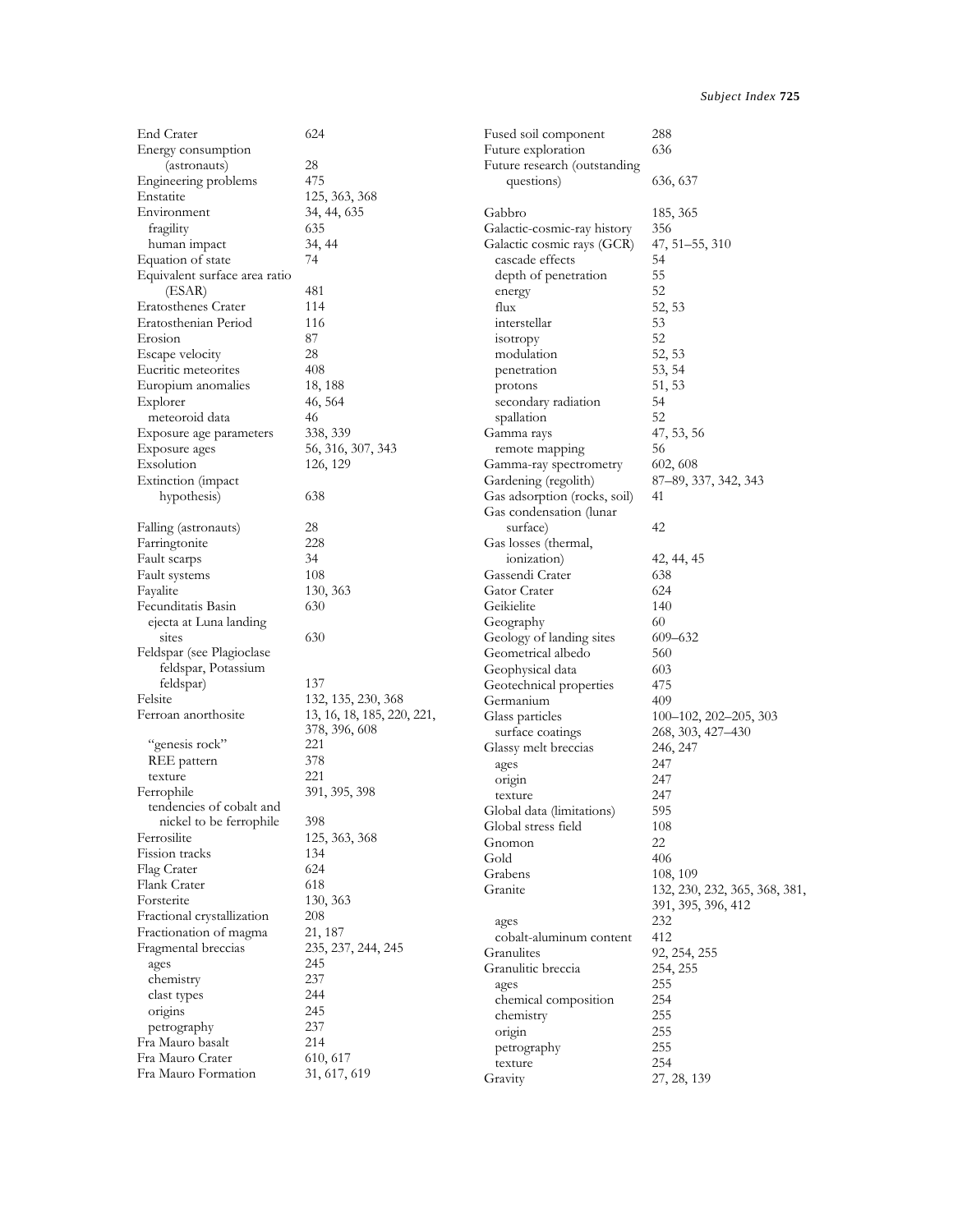| Gravity anomalies             | 603                           | Imbrium Basin                 | 32, 103, 114, 117, 245, 605,  |
|-------------------------------|-------------------------------|-------------------------------|-------------------------------|
| Gravity field                 | 603                           |                               | 610, 616, 617, 619, 620, 622, |
| Green glass                   | 101, 102, 202–205, 610, 622   |                               | 625, 631                      |
| Grimaldi Crater               | 638                           | ejecta at Apollo 11           | 616                           |
| Ground level enhancement      |                               | ejecta at Apollo 14           | 619                           |
| (GLE)                         | 48, 52                        | ejecta at Apollo 15           | 622                           |
| Ground-penetrating radar      | 530                           | ejecta at Apollo 16           | 625, 631                      |
|                               |                               | maria                         | 103                           |
| H-phase (seismology)          | 40                            | Impact                        | 61                            |
| Hadley Delta                  | 33, 37, 621, 622              | Impact basins (map of)        | 12                            |
| <b>Hadley Rille</b>           | 33, 37, 100, 348, 353, 610,   | Impact destruction of surface |                               |
|                               | 620, 621                      | rocks                         | 88                            |
| Hagfors RMS slope             | 554                           | Impact-glass beads            | 302                           |
| Halfway Crater                | 624                           | Impact glasses                | 246, 302                      |
| Halo Crater                   | 615                           | chemistry                     | 246                           |
| Halogens                      | 434                           | distinction from volcanic     |                               |
| Hansteen Crater               | 564                           | glasses                       | 246                           |
| Head Crater                   | 615, 616                      | petrography                   | 246                           |
| Heat flow                     | $28, 36 - 38$                 | texture                       | 246                           |
| Heat flow probes              | 36, 37                        | Impact melt                   | $73 - 80, 83$                 |
| Heat retention (regolith)     | 566                           | Impact melt breccia           |                               |
| Hedenbergite                  | 363                           | (crystalline melt breccia)    | 249, 250                      |
| Heiligenschein                | 559                           | Impact melt rocks             | 233, 285                      |
| Helium                        | 42, 505                       | age                           | 83                            |
| Helium-3                      | 448, 637                      | chemical composition          | 79                            |
| Hess-Apollo Crater            | 627                           | distinction between impact    |                               |
| Highland compositions         |                               | melts and igneous rocks       | 78                            |
| (Mg-Fe ratios)                | 366                           | sheets                        | 78                            |
| Highland monomict rocks       | 213, 361                      | Impact processes              | 61, 62, 85–87, 108, 311       |
| Highland pristine rocks       | 184, 212–232                  | abrasion                      | 86, 87                        |
| Highlands                     | 10, 11                        | collisional fragmentation     | 86, 87                        |
| Historic meteoroid impacts    | 597                           | energy                        | 62                            |
| History (lunar)               | 61, 115–120                   | erosion                       | 86, 87                        |
| Horatio Crater                | 627                           | impact velocities             | 62                            |
| Hugoniot Elastic Limit        | 76                            | production of new             |                               |
| Humboldt Crater               | 113, 638                      | particles                     | 311                           |
| Hydrogen                      | 42, 436–448                   | regolith formation            | 311                           |
| as a resource                 | 647, 648                      | shock induration              | 311                           |
| Hydrogen reduction            | 648                           | vapor fractionation           | 311                           |
| Hydrothermal fluids           | 406                           | Impact structures             | $61 - 64$                     |
|                               |                               | morphologic elements          | 64                            |
| Ice                           | 40                            | Inclination (Moon)            | 28                            |
| Igneous highland rocks        | 185, 228, 230                 | Incompatible trace elements   | 17, 372-390                   |
| alkali anorthosite            | 228                           | abundances                    | 372                           |
| alkali gabbronorite           | 230                           | and KREEP                     | 372                           |
| alkali norite                 | 230                           | concentration in rare         |                               |
| felsites                      | 230                           | minerals                      | 383                           |
| ferroan anorthosite           | 185                           | correlations in general       | 379                           |
|                               | 228                           | correlations in highland      |                               |
| granite<br><b>KREEP</b> rocks | 185                           | materials                     | 381                           |
| Mg-rich rocks                 | 185                           | correlations in mare basalt   | 386, 387                      |
|                               |                               | partitioning                  | 372                           |
| Ilmenite                      | 137, 140, 141, 171, 363, 441, | Index Crater                  | 621                           |
|                               | 445                           | Inner Rook Mountains          | 105                           |
| as a source of oxygen         | 141                           | Instrumental neutron          |                               |
| chemical composition          | 140, 171                      | activation analysis           |                               |
| crystal structure             | 140                           | (INAA)                        | 403                           |
| helium retention              | 445                           | Integrated mass depth         | 493                           |
| high helium and neon          |                               | Internal forces               | 111                           |
| content in soil               | 441                           | contraction                   | 111                           |
| Imbrian Period                | 117                           | thermal stress                | 111                           |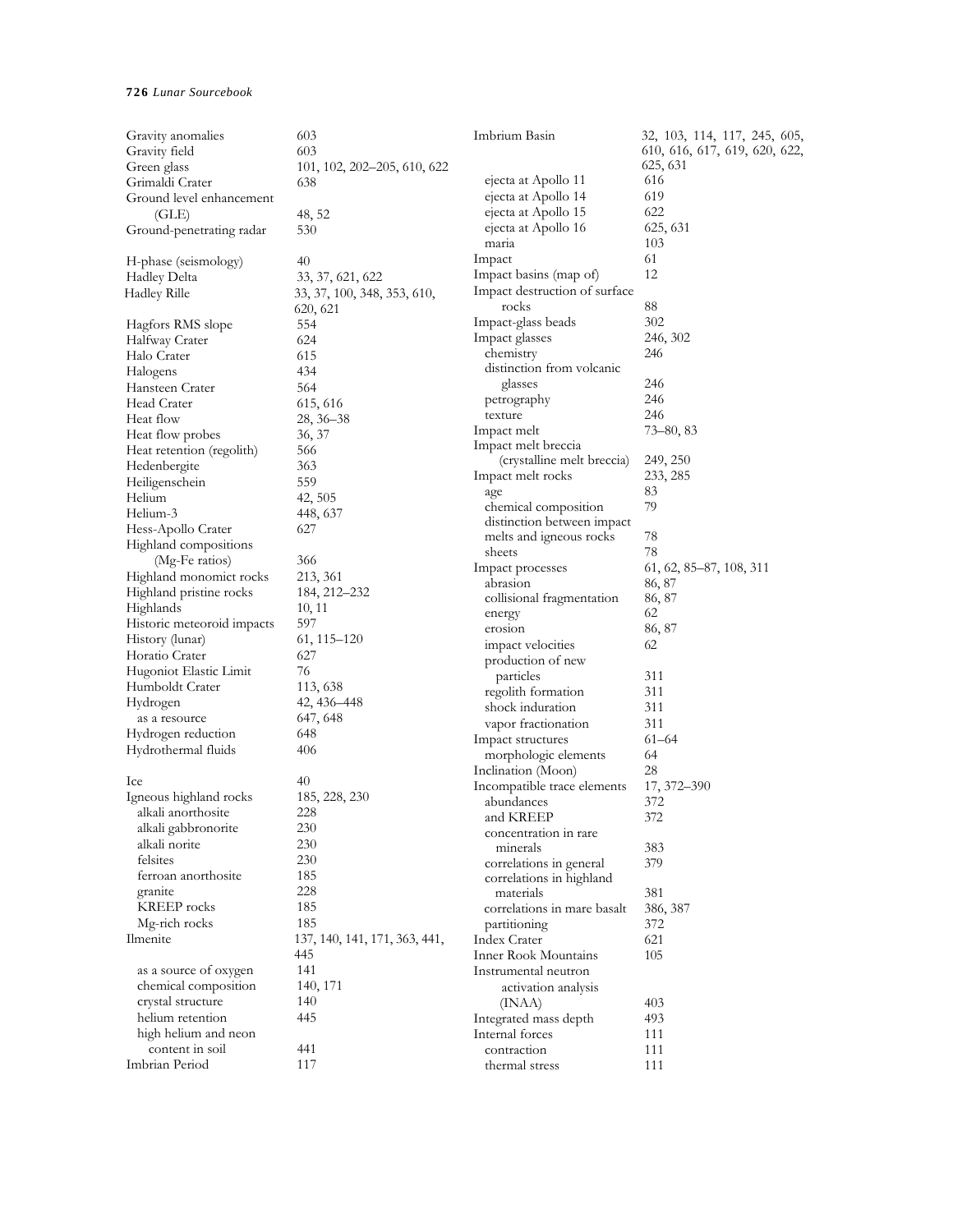| International Astronomical |                               | Last Crater                 | 621                     |
|----------------------------|-------------------------------|-----------------------------|-------------------------|
| Union                      | 60                            | Lava flows                  | 33, 95, 98, 99, 186     |
| Ionization (of atmosphere) | 44                            | area                        | 95                      |
| Ionization (of regolith)   | 53                            | flux                        | 99                      |
| Ionization chambers        | 47                            | lava tubes                  | 101, 186                |
| Ionizing radiation         | 315                           | length                      | 95                      |
| Iridium                    | 404                           | thickness                   | 95, 99                  |
| Iron                       | 363-372, 413, 603             | V1SCOS1ty                   | 95, 99                  |
| as a resource              | 648                           | Lava terraces               | 101                     |
| as a siderophile element   | 413                           | Lava tubes                  | 101, 186                |
| chemical composition       | 151, 180                      | Law of Superposition        | 111                     |
| iron metal                 | 138, 151–154, 180, 371        | Lawrencite                  | 150, 430, 447           |
| mapping from orbit         | 603, Plate 10.2               | Leaching (of halogens)      | 434                     |
| valence                    | 128, 129                      | Le Monnier Crater           | 626                     |
| $I_s/FeO$                  | 315, 319 - 343                | Leuconorite                 | 365                     |
|                            |                               | Libration                   | 58, 59                  |
| Isotopes                   | 415, 428, 430, 433, 436, 437, | diurnal                     |                         |
|                            | 439, 447                      |                             | 59                      |
| helium                     | 436                           | latitudinal                 | 58, 59                  |
| hydrogen                   | 436                           | longitudinal                | 58                      |
| lead                       | 428, 430, 638                 | Life (absence of)           | 26, 634                 |
| nitrogen                   | 447                           | Lithium                     | 52                      |
| noble gases                | 437                           | Lithophile                  | 358                     |
| oxygen                     | 311–313                       | Little West Crater          | 612                     |
| polonium                   | 638                           | <b>Littrow Crater</b>       | 626                     |
| plutonium                  | 439                           | Lonar Crater                | 79                      |
| radon                      | 638                           | Loss tangent                | 536–552, 581–584        |
| silicon                    | 311-313                       | Low-K Fra Mauro (LKFM)      | 19, 250, 622, 625       |
| strontium-rubidium         | 415                           | Luna 3                      | 11                      |
| sulfur                     | 433                           | Luna 16                     | 630                     |
| thorium                    | 430                           | Luna 16 basalt              | 398                     |
| uranium                    | 430, 439                      | high strontium              |                         |
| Isotopic compositions      |                               | concentrations              | 398                     |
| (lunar soils)              | 311-313                       | Luna 20                     | 630                     |
|                            |                               | Luna 24                     | 630                     |
| Janssen Formation          | 117                           | Luna landing sites          | 629-631                 |
| Johnson Space Center (JSC) | 9, 23                         | geology                     | 630                     |
| Johnston compositional     |                               | Luna missions               | 5, 7, 10, 23, 25, 483   |
| prism                      | 143                           | Luna samples                | 23, 25                  |
| Juvinas meteorite          | 408                           | Lunar Atmospheric           |                         |
|                            |                               | Composition Experiment      |                         |
| Kamacite                   | 151, 399                      | (LACE)                      | 41                      |
| Kiva Crater                | 624                           | Lunar bases                 | 640-643                 |
| <b>KREEP</b>               | 16, 18, 19, 218, 220, 306,    | Lunar "dust storms"         | 536                     |
|                            | 378–380, 409, 608, 610        | Lunar ejecta and meteorites |                         |
| abundance                  | 220                           | experiment (LEAM)           | 536                     |
| age                        | 218                           | Lunar exploration           | 5—7                     |
| and germanium              | 409                           | history                     | $7\phantom{.}$          |
| chemical definition        | 218, 380                      | Lunar farside               | 11                      |
| <b>KREEP</b> rocks         | 15, 185, 216–220              | Lunar geologic mapping      | 114                     |
| REE concentrations         | 379                           | Lunar grid system           | 111                     |
|                            |                               | Lunar highlands             | 10, 11, 92              |
| REE pattern                | 378<br>19                     | Lunar history               | 83-85, 111-120, 609-632 |
| urKREEP                    |                               |                             |                         |
|                            |                               | Lunar interior (electrical, |                         |
| Lacus (definition)         | 60                            | thermal properties)         | 533                     |
| Lagrange points            | 636                           | Lunar landing sites (map)   | 6                       |
| Lakangaon meteorite        | 408                           | Lunar magmatic evolution    | 19                      |
| Lalande Crater             | 63                            | Lunar meteorites            | 6, 9, 23, 92, 394       |
| Landslides                 | 39                            | iron/manganese test of      |                         |
| Langrenus Crater           | 629                           | origin                      | 394                     |
| Lansberg Crater            | 614                           | Lunar minerals              | 121-181, 298, 320       |
| Lara Crater                | 627                           | apatite                     | 122, 154                |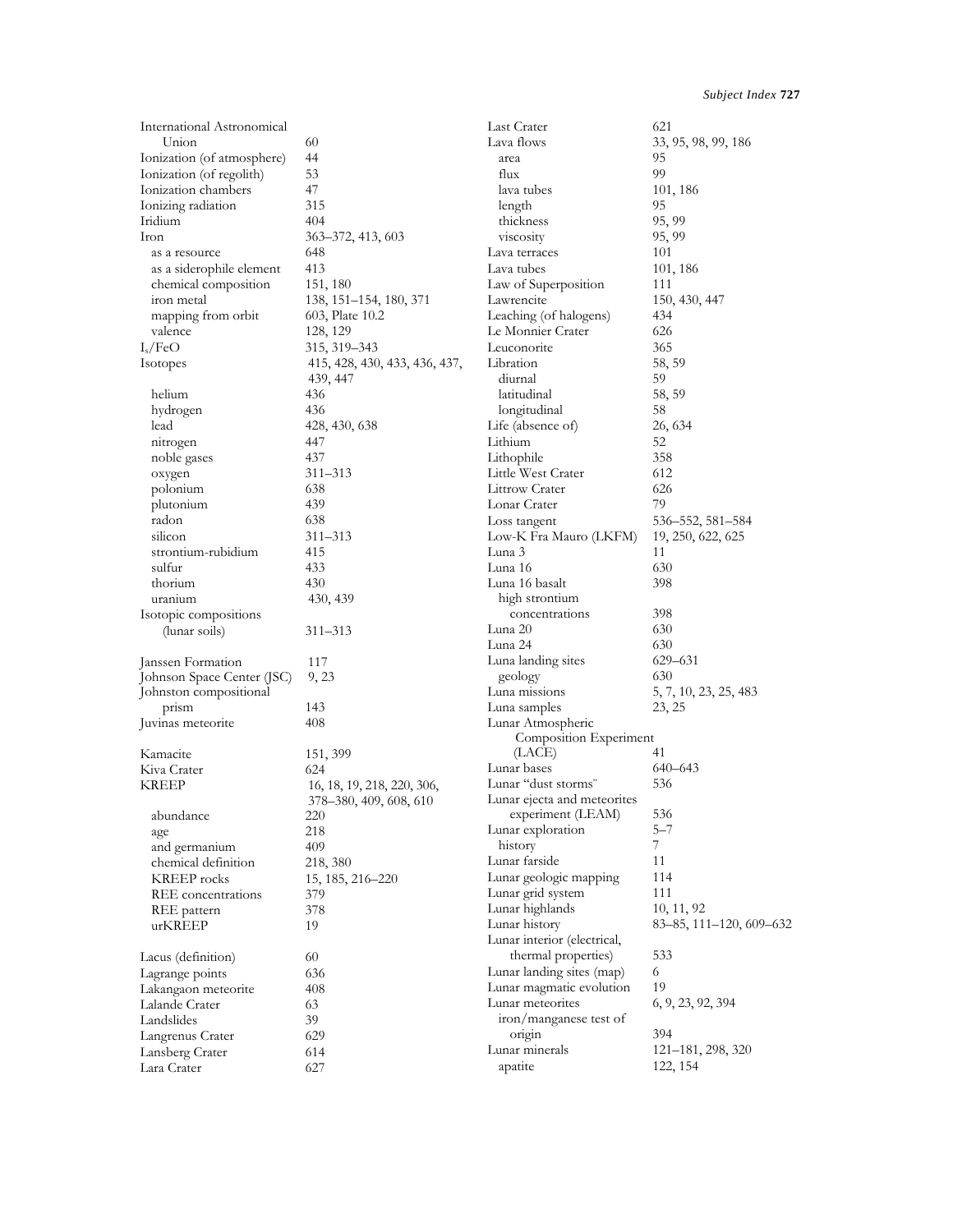| armalcolite                | 122, 137, 147-150                       | spectral properties                  | 307                          |
|----------------------------|-----------------------------------------|--------------------------------------|------------------------------|
| baddeleyite                | 137                                     | stratigraphy                         | 323                          |
| chalcopyrite               | 151                                     | surface exposure                     | 315                          |
| chemical composition       | 155-181                                 | surface exposure age                 | 307                          |
| chromite                   | 122                                     | thickness                            | 305                          |
| cohenite                   | 122                                     | Lunar rock erosion                   | 86                           |
| comparison with minerals   |                                         | Lunar rocks                          | 183-284                      |
| of the Earth               | 135-137, 139                            | chemical composition                 | $261 - 284$                  |
| cubanite                   | 151                                     | classification                       | 184                          |
| definition (mineral)       | 121                                     | igneous                              | 184                          |
| endmember (definition)     | 121                                     | pristine                             | 184                          |
| hercynite                  | 122                                     | Lunar Roving Vehicle (LRV)           | 5, 32, 522-530, 610, 627     |
| ilmenite                   | 122, 137, 140                           | Lunar Sample Building                | 23                           |
| kamacite                   | 151                                     | Lunar sample curation                | 10, 23, 24                   |
| mackinawite                | 151                                     | Lunar Sample Data Base               |                              |
| metallic iron              | 151–154, 298, 320                       | (LSDB)                               | 25                           |
| meteoritic contamination   | 151                                     | Lunar sample identification          | 8                            |
| native iron                | 122, 151                                | Lunar sample numbering               | 10                           |
| niningerite                | 122                                     | Lunar Sample Preliminary             |                              |
| olivine                    | $130 - 132$                             | <b>Examination Team</b>              |                              |
| oxides                     | 137–150, 178                            | (LSPET)                              | 8, 22                        |
| pentlandite                | 151                                     | Lunar sample records                 | 24                           |
| phosphate minerals         |                                         | Lunar samples                        | $6 - 10$                     |
|                            | 154, 155<br>122, 126-129, 163, 165, 385 | Lunar soil                           | 88-92, 287-307, 475-482      |
| plagioclase feldspar       |                                         | agglutinates                         | 288, 296, 299, 301, 339, 414 |
| potassium feldspar         | 133, 135                                | chemical composition                 | 306, 314, 331-352, 449-474   |
| proportions in soils       | 123                                     | components                           |                              |
| pyroxene                   | 122, 123–126                            | definition                           | 294, 302<br>287              |
| pyroxferroite              | 133, 134                                |                                      |                              |
| rutile                     | 137                                     | density                              | 483–500, 572–574, 588, 589   |
| schreibersite              | 122                                     | description                          | 287                          |
| silica minerals            | 132                                     | erosion of particles                 | 304                          |
| sphalerite                 | 151                                     | fused soil component                 | 288                          |
| spinels                    | 122, 137, 143–147                       | glass beads                          | 302                          |
| sulfide minerals           | 150                                     | grain shapes                         | 304, 478–481, 569, 570, 585  |
| taenite                    | 151                                     | grain size                           | 304, 477, 478, 567, 568      |
| tranquillityite            | 133                                     | grain surfaces and                   |                              |
| troilite                   | 122, 150                                | coatings                             | 304                          |
| ulvöspinel                 | 122                                     | maturity                             | 294, 307-321                 |
| whitlockite                | 122, 154                                | modal analyses                       | 123, 289–296                 |
| yoshiokaite                | 123                                     | particles                            | 304                          |
| zircon                     | 134                                     | petrography                          | 288, 295                     |
| zirconolite                | 137                                     | volatile elements                    | 314, 414–436                 |
| Lunar module (LM)          | 22                                      | Lunar stratigraphy                   | 111–120                      |
| exhaust gases              | 41, 42                                  | Lunar Topographic                    |                              |
| footpads (regolith         |                                         | Orthophotomap series                 | 597                          |
| compression)               | 518                                     | Lunar transient events               | 532, 638                     |
| Lunar month                | 58                                      | polonium                             | 638                          |
| Lunar motorcycle           | 524, 525                                | radon                                | 638                          |
| Lunar Observer             | 19, 595, 639                            | Lunar utilization (annotated         |                              |
| Lunar Orbiter              | 5, 46, 60, 596, 597, 603, 604           | bibliography)                        | 644-646                      |
| Lunar Orbiter 4            | 39, 598                                 | Lunar vehicles                       | 32, 483, 499, 510–512,       |
| meteoroid data             | 46                                      |                                      | $522 - 530$                  |
| photographic data          | 597                                     | Apollo Lunar Roving<br>Vehicle (LRV) | 5, 32, 522–530, 610, 627     |
| Lunar Receiving Laboratory |                                         |                                      |                              |
| (LRL)                      | 8, 25, 443                              | design                               | 526<br>529                   |
| Lunar regolith             | 285–356                                 | future design                        |                              |
| evolution                  | 307                                     | lunar motorcycle                     | 524, 525                     |
| grain size                 | 323                                     | Lunokhod                             | 483, 510–512, 523, 589       |
| maturity                   | 305, 307, 315, 323                      | Modularized Equipment                |                              |
| physical properties        | 475–594                                 | Transporter (MET)<br>performance     | 523<br>524, 526              |
| pre-Apollo models          | 476                                     |                                      |                              |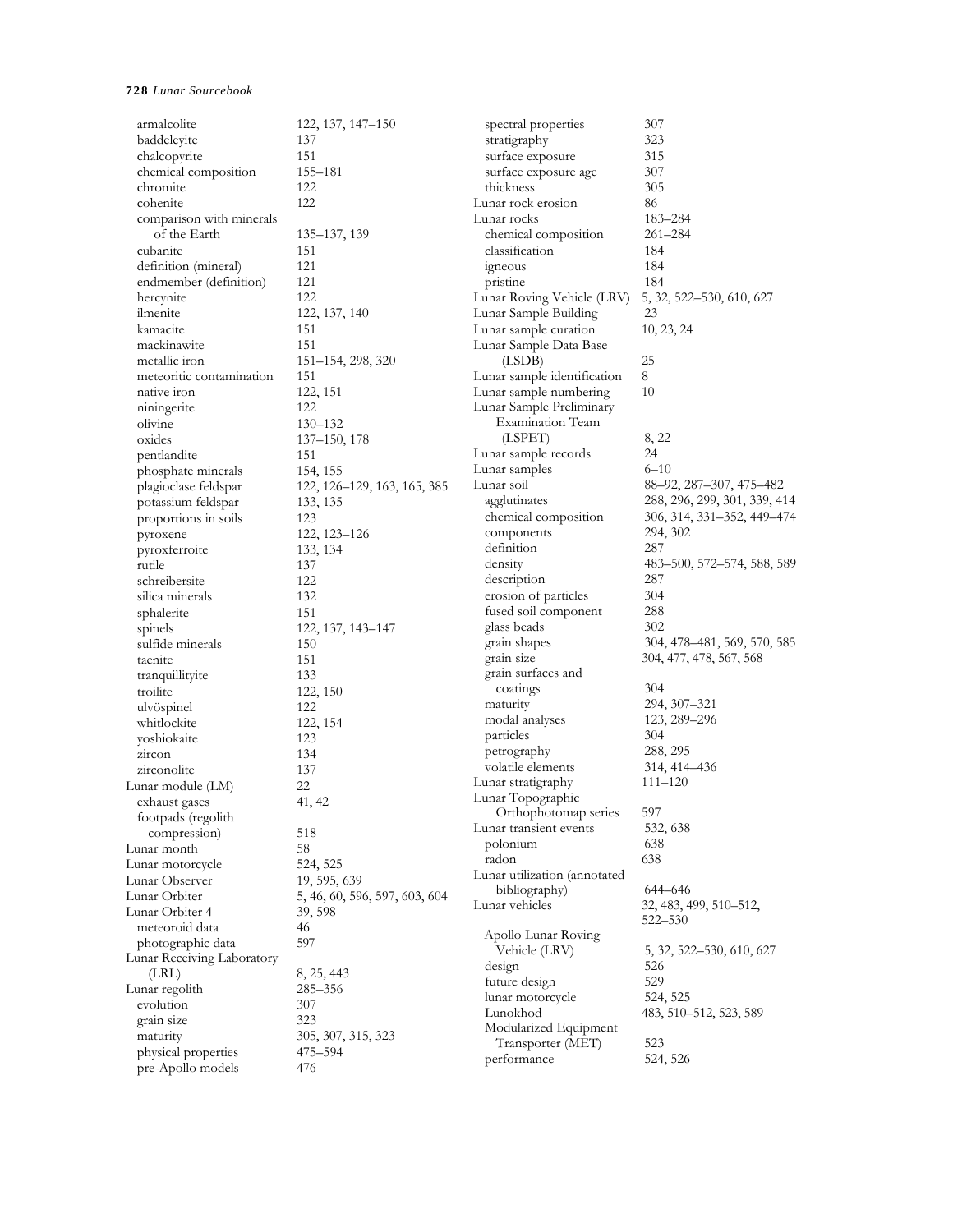| tracks                               | 499                                                | Maria                                              | 10, 11, 95-107                 |
|--------------------------------------|----------------------------------------------------|----------------------------------------------------|--------------------------------|
| trafficability parameters            | 526                                                | age of lava (known)                                | 208, 209                       |
| Lunokhod                             | 483, 510–512, 523, 589                             | age of lava (suspected)                            | 99                             |
|                                      |                                                    | area                                               | 105                            |
| MacAlpine Hills 88104                | 9                                                  | composition                                        | 95, 359, 261–268, 449–472      |
| MacAlpine Hills 88105                | 9                                                  | definition                                         | 95                             |
| Mackin-Apollo Crater                 | 627                                                | history                                            | 102, 103                       |
| Mackinawite                          | 151                                                | hypotheses for origin                              | 95                             |
| Magma                                | 138, 139                                           | lava filling                                       | 95, 102                        |
| crystal settling                     | 138                                                | "mascons"                                          | 107                            |
| viscosity                            | 95, 99, 139, 193                                   | origin of term                                     | 60                             |
| Magma ocean                          | 15, 16, 184, 224                                   | structure                                          | 103                            |
| Magnesium                            | 363–372, 602, 603                                  | thickness                                          | 97, 103, 105                   |
| mapping from orbit                   | 602, 603, Plate 10.5                               | volcanic eruptions                                 | 103                            |
| Magnesium-rich rocks                 | 14, 19, 185, 225-228                               | volume of lava<br>Marius Hills                     | 105                            |
| Magnetic anomalies<br>Magnetic field | 604, 605<br>28, 604, 605, Plate 10.6               | Mascons                                            | 100, 101<br>107, 111, 603, 604 |
| Magnetotail (Earth's)                | 47                                                 | Mass (Moon)                                        | 28                             |
| Major elements                       | 363-372                                            | Mass wasting                                       | 33                             |
| abundances and                       |                                                    | Maturation (of lunar regolith) 294, 307-321        |                                |
| correlations                         | 366                                                | Maturity indices                                   | 317–321, 331, 332, 336–344     |
| abundances ranked by                 |                                                    | agglutinates                                       | 288, 296-299, 319              |
| volume                               | 363                                                | grain size                                         | 318, 319, 321, 344             |
| abundances ranked by                 |                                                    | I <sub>S</sub> /FeO                                | 298, 315, 319-343              |
| weight                               | 363                                                | particle track index                               | 315-317, 319, 337-342          |
| ores                                 | 371                                                | solar wind                                         | 315, 319, 337-342              |
| Mandel'shtam Scarp                   | 113                                                | Maunder Minimum                                    | 53, 56                         |
| Manicouagan Crater                   | 79                                                 | Megaregolith                                       | 92, 212, 286                   |
| Manned Spacecraft Center             |                                                    | Mercury (Hg)                                       | 432                            |
| (MSC)                                | 25                                                 | as a surface-exposure                              | 432                            |
| Mantle compositions                  | 386                                                | index                                              |                                |
| Maps                                 | 60, 604, 607-609, Plate<br>10.7, Plate 10.8, Plate | mobility due to daily<br>heating                   | 432                            |
|                                      | 10.10, Plate 10.11                                 | Mesostasis                                         | 366, 372, 373                  |
| geologic                             | 609, Plate 10.10                                   | sodium enrichment                                  | 366                            |
| gravity field                        | 604                                                | Metamict                                           | 134                            |
| magnetic field                       | Plate 10.6                                         | Meteorite (definition)                             | 46, 358                        |
| mare basalts                         | 607, Plate 10.7                                    | Meteorites (chemistry)                             | 358                            |
| petrologic (Th/Ti vs. Fe)            | 608, Plate 10.8                                    | Meteorite Working Group                            | 23                             |
| Mare (see Maria)                     |                                                    | Meteoroids                                         | 83, 85                         |
| Mare basalt                          | 17, 18, 94–107, 140, 186–                          | bombardment                                        | 45–47, 62–94, 310–315          |
|                                      | 212, 608, Plate 10.7                               | definition                                         | 46, 358                        |
| age range by remote                  |                                                    | hazards                                            | 46, 47                         |
| sensing                              | 609, Plate 10.11                                   | impact frequency                                   | 39, 41, 79-85                  |
| chemical data                        | 261-268, 359, 449-472                              | intermixture in lunar                              |                                |
| mineralogy                           | 140, 188, 193-195                                  | samples                                            | 151, 404–413, 419, 421         |
| sampled and unsampled                | 608                                                | micrometeoroids                                    | 45, 61                         |
| types<br>source areas                | 17, 18, 205-208, 386                               | showers                                            | 39                             |
| Mare basin (definition)              | 95                                                 | size/mass distribution<br>variation in composition | $46, 61, 81 - 83$              |
| Mare Crisium                         | 11, 557, 564, 565, 606, 629,                       | with time                                          | 420                            |
|                                      | 630, 632                                           | velocities                                         | 46, 62                         |
| Mare domes                           | 101                                                | Metric mapping camera                              | 597                            |
| Mare Fecunditatis                    | 398, 629, 631                                      | Middle Crescent Crater                             | 615                            |
| Mare Humboldtianum                   | 60                                                 | Mineralogy (see also Lunar                         |                                |
| Mare Imbrium                         | 98, 380, 604, 606, 620                             | Minerals)                                          | 121–181                        |
| Mare Orientale                       | 105, 597                                           | remote sensing                                     | 608                            |
| Mare Serenitatis                     | 100, 107, 565, 598, 604, 606,                      | Miscellaneous minor                                |                                |
|                                      | 620, 626                                           | elements                                           | 390–399                        |
| Mare Smythii                         | 60                                                 | correlations                                       | 391, 394                       |
| Mare Tranquillitatis                 | 606, 611, 629                                      | in major minerals                                  | 394                            |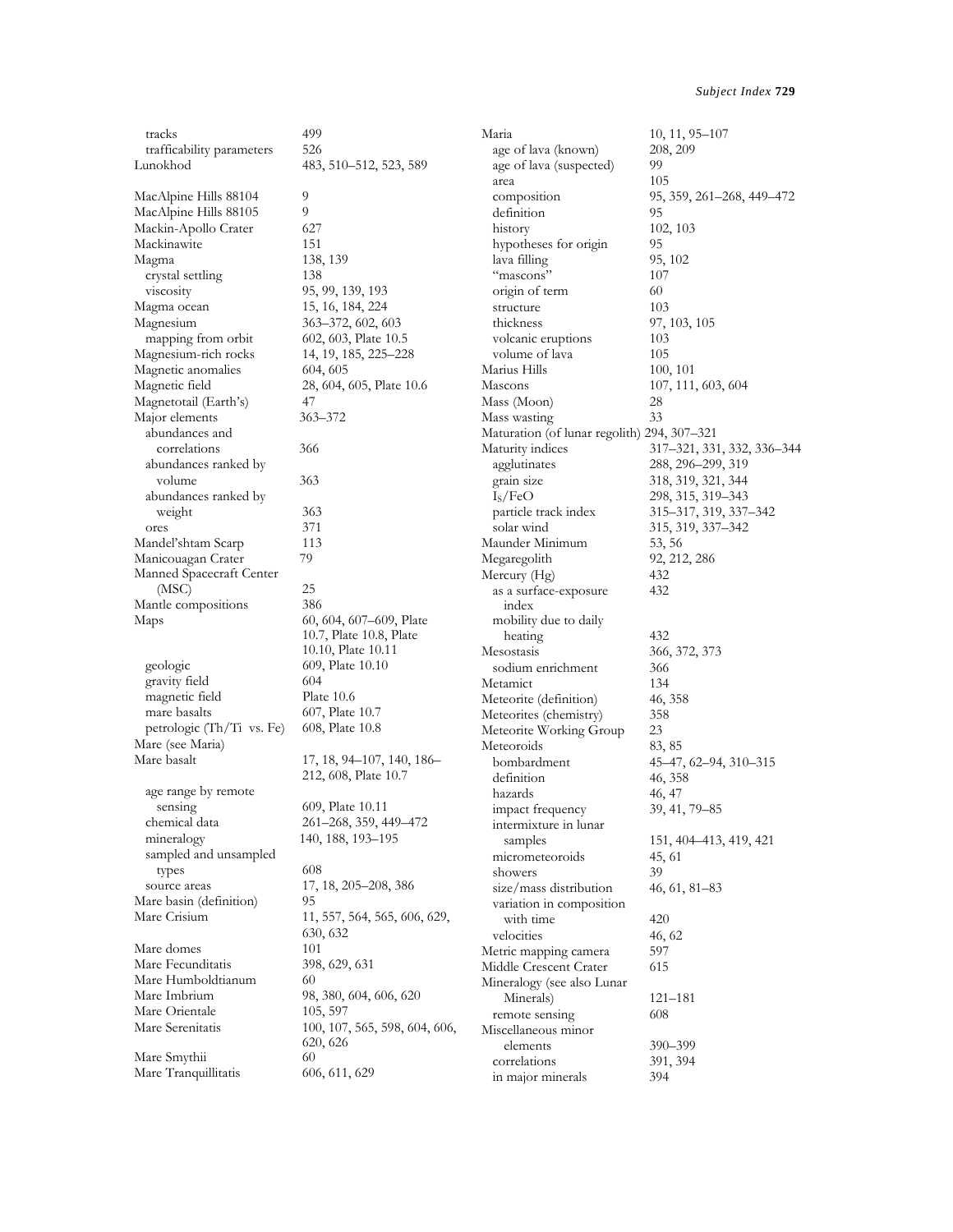| partitioning                         | 394                          | North Ray Crater            | 237, 245, 247, 249, 361, 624, |
|--------------------------------------|------------------------------|-----------------------------|-------------------------------|
| Mösting A Crater                     | 60                           |                             | 625                           |
| Mösting C Crater                     | 211                          | North Triplet Crater        | 572                           |
| Moderate-titanium high-              |                              | Nuclear particle effects    | 310                           |
| aluminum maria                       | 630                          | Nuclear reactions           | 53, 315                       |
| Modularized Equipment                |                              |                             |                               |
| Storage Assembly                     |                              | Observation of the Moon     | 34, 36, 60, 558–566, 595–     |
| (MESA)                               | 22                           | from Earth                  | 597, 599-605                  |
| Modularized Equipment                |                              | Obstacles to travel         | $32 - 34$                     |
| Transporter (MET)                    | 523                          | boulders                    | 32                            |
| Moltke Crater                        | 63, 611                      | rilles                      | 33                            |
| Molybdenum                           | 401, 411                     | Oceanus (definition)        | 60                            |
| Moment of inertia (Moon)             | 28                           | Oceanus Procellarum         | 31, 564, 602, 606, 608, 610,  |
| Monazite                             | 372                          |                             | 614                           |
| Monomict breccias                    | 81, 185, 213, 358, 400       | Oedometer test              | 501, 502                      |
| Mons (definition)                    | 60                           | definition                  | 501                           |
| Monte Carlo technique                | 86, 342                      | Olivine                     | 130–132, 137, 166–168, 363    |
| Montes d'Alembert                    | 60                           | chemical composition        | 130, 166–168                  |
| Montes Harbinger                     | 60                           | crystal structure           | 130                           |
| Montes Leibnitz                      | 60                           | Opposition effect (optical) | 559                           |
| Moonquakes                           | 39, 108, 109                 | Optical astronomy           | 558-561                       |
| Morozov Scarp                        | 113                          | albedo                      | 560                           |
| Morphometry (craters)                | 65,609                       | phase angle (optical)       | 29, 59, 558                   |
| Mounds                               | 31                           | phase plane (optical)       | 29, 558                       |
| Mount Hadley                         | 33, 620                      | photometric function        | 558-559                       |
| Mount La Hire                        | 98                           | polarization                | 561                           |
| Mountains of perpetual light         | 40                           | single scattering albedo    | 560                           |
| Mountains (slope angles)             | 32, 33                       | Orange soils                | 102, 184, 202–205, 427–430    |
| Multispectral images                 | 601, 602                     | Orbital gamma-ray data      | 602                           |
| resolution                           | 601                          | Orbital gravity data        | 603                           |
| vidicon imaging                      | 601                          | Orbital magnetic data       | 605                           |
| Multispectral maps                   | Plate 10.7                   | Orbital photography         | 597, 599, 600                 |
| Muons                                | 47, 54                       | coverage                    | 600                           |
|                                      |                              | panoramic camera            | 597                           |
| Naming lunar features                | 60                           | resolution                  | 600                           |
| Nansen-Apollo Crater                 | 627                          | stereo photos from orbit    | 598                           |
| NASA planetary data centers xix, 596 |                              | Orbital plane (Moon)        | 58                            |
| National Space Science Data          |                              | Orbital X-ray fluorescence  |                               |
| Center                               | xix, 599                     | data                        | 603                           |
| Native iron                          | 138, 151-154, 180, 371       | Ores                        | 138, 371, 385, 388, 398, 414, |
| chemical composition                 | 151, 180                     |                             | 435, 448, 647–649             |
| distribution in lunar rocks          | 152                          | Orientale Basin             | 69, 70, 103, 105, 117, 606    |
| genesis                              | 154                          | maria within                | 103                           |
| Navigation                           | 29                           | Origin of the Moon          | 13, 14, 361–363               |
| Nectarian Period                     | 117                          | collision hypothesis        | 14                            |
| Nectaris Basin                       | 245, 257, 623, 625, 631      | Osmium                      | 408                           |
| ejecta at Apollo 16                  | 625, 631                     | Outcrop (in craters)        | 566, Plate 10.9               |
| Nectaris Highlands                   | 611                          | Outcrop (in rilles)         | 32, 33                        |
| Neon (in lunar atmosphere)           | 42, 43                       | <b>Outer Rook Mountains</b> | 105                           |
| Nested crater hypothesis             | 68                           | Oxide minerals              | 137-150, 178                  |
| Neutron capture                      | 53                           | chemical composition        | 138, 178                      |
| Neutrons in galactic cosmic          |                              | crystal structure           | 138                           |
| rays (GCR)                           | 55                           | petrogenesis                | 138                           |
| Nickel                               | 411                          | Oxygen (as a resource)      | 637, 648, 649                 |
| Noble gases                          | 437-443                      |                             |                               |
| isotopic ratios                      | 437                          | Palladium                   | 409                           |
| Norite                               | 185, 363, 368, 380, 453, 608 | Palmetto Crater             | 624                           |
| Normal albedo                        | 560                          | Palus (definition)          | 60                            |
| Normal faulting                      | 111                          | Palus Putredinis            | 610, 621                      |
| North Crater                         | 618                          | Palus Somni                 | 564                           |
| North Massif (Apollo 17)             | 348, 627, 628                | Particle shapes (soil)      | 478–481, 569–571, 585         |
|                                      |                              | aspect ratio                | 479, 570                      |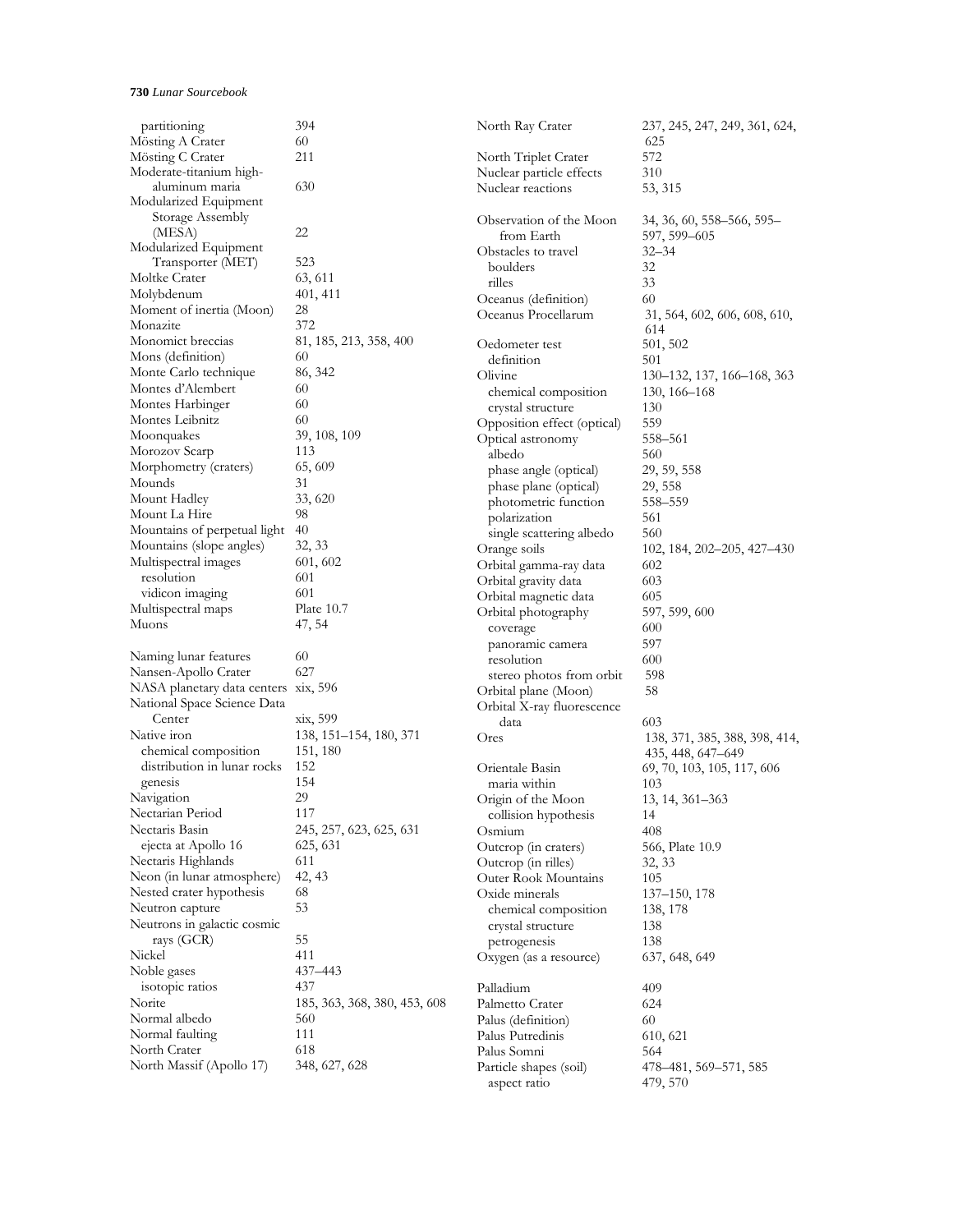| elongation                      | 479, 569                   | and barium separation        | 385                         |
|---------------------------------|----------------------------|------------------------------|-----------------------------|
| Fourier analyses                | 479, 585                   | celsian                      | 135                         |
| roundness                       | 479, 570                   | chemical composition         | 135                         |
| specific surface area           | 479, 571                   | crystal structure            | 135                         |
| volume coefficient              | 479                        | Powell Crater                | 627                         |
| Particle size distributions     |                            | Pre-Nectarian Period         | 117                         |
| (soil)                          | 477, 478, 567, 568         | Primary magmas               | 208                         |
| Particle tracks (radiation)     | 315, 316, 441              | Pristine igneous highland    |                             |
| Partition coefficient           | 373                        | rocks                        | 212-232                     |
| Partitioning (chemical)         | 373, 394, 400, 411         | ages                         | 229                         |
| incompatible trace              |                            | alkali anorthosite           | 214                         |
| elements                        | 373                        | anorthosite/norite/          |                             |
| miscellaneous minor             |                            | troctolite (ANT)             | 214                         |
| elements                        | 394                        | classification               | 214-216                     |
| nickel                          | 411                        | ferroan anorthosite          | 214                         |
| siderophile elements            | 400                        | "Fra Mauro basalt"           | 214                         |
| Pentlandite                     | 151                        | granite                      | 214                         |
| Perigee                         | 57                         | "highland basalt"            | 214                         |
| Perihelion                      | 34                         | KREEP                        | 214                         |
| Phase angle                     | 29, 59                     | Mg-rich rocks                | 214                         |
| Phase plane                     | 29                         | modal data                   | 217, 224, 229, 230          |
| Phases of the Moon              | 57                         | pyroxene compositions in     | 225                         |
|                                 |                            | Pristine (relation to        |                             |
| Phi $(\phi)$ scale (grain size) | 304–306, 477, 478          | monomict)                    | 185                         |
| definition                      | 477, 478                   |                              |                             |
| Phosphate minerals              | 154, 155, 181              | Pristine (sample handling)   | 8, 9, 24                    |
| chemical compositions           | 181                        | Pristine (sample origins)    | 152, 184, 213, 358, 400     |
| Photoconductivity               | 532, 534                   | definition                   | 213                         |
| Photography (color-             |                            | Promontorium (definition)    | 60                          |
| difference)                     | 601                        | Propellant production        | 637, 640, 647–649           |
| Photometric function            | 558-560                    | Protons (ionizing radiation) | 48–56                       |
| Pigeonite                       | 126, 198, 225              | Pseudotachylite              | 256                         |
| Pions                           | 53, 54, 55                 | Pyrochlore                   | 228                         |
| Piton B Crater                  | 211                        | Pyroclastic deposits         | 95, 101, 102, 202–205, 210, |
| Plagioclase feldspar            | 126, 127, 385              |                              | 325, 366, 398, 427–430,     |
| and calcium separation          | 385                        |                              | 434, 608                    |
| chemical composition            | 127, 163–165               | chemical composition         | 264–268, 427–430            |
| crystal structure               | 126                        | comparison with soils        | 366                         |
| Plagiophile (terminology)       | 398                        | cooling rates                | 203                         |
| Planetary Materials             |                            | distribution                 | 210                         |
| Laboratory (PML)                | 21, 23                     | gas phase                    | 202, 205, 427-430           |
| Planetary separation            |                            | green glass                  | 102, 202–205, 427–430       |
| processes                       | 361                        | "lava fountaining"           | 105                         |
| Planetary vs. platform          |                            | orange glass                 | 102, 184, 202–205, 427–430  |
| science                         | 636                        | recognition                  | 202                         |
| Plasma (solar wind)             | 48, 436, 437               | reflectance spectra          | 210                         |
| Platinum                        | 408                        | remote sensing               | 608                         |
| Pleonaste                       | 147                        | strontium, gallium           |                             |
| Polar cap absorption (PCA)      | 47                         | concentrations               | 398                         |
| Polar environment               | 39                         | textures                     | 203                         |
| Polarization                    | 561, 562                   | Pyroxene                     | 123–126, 135, 157–162, 363  |
| azimuth                         | 561                        | chemical composition         | $125, 157 - 162$            |
| degree                          | 561                        | crystal structure            | 123                         |
| Polymict breccias               | 81, 185, 232–257, 358, 400 | Pyroxferroite                | 130, 134                    |
| chemical data                   | 277-284, 449-474           | composition                  | 134, 169                    |
| nomenclature                    | 233-235                    | crystal structure            | 134                         |
| Porosity of lunar soil          | 481–483, 492, 496          |                              |                             |
| intergranular                   | 481                        | Q (seismic)                  | 39, 516, 517                |
| intragranular                   | 481, 496                   | Quarantine (lunar samples)   | 25                          |
| subgranular                     | 481                        | Quartz                       | 132, 217, 230               |
| Potassium feldspar              | 127, 135, 385              | Quartz monzodiorite          | 221, 368, 370, 381, 425     |
|                                 |                            |                              |                             |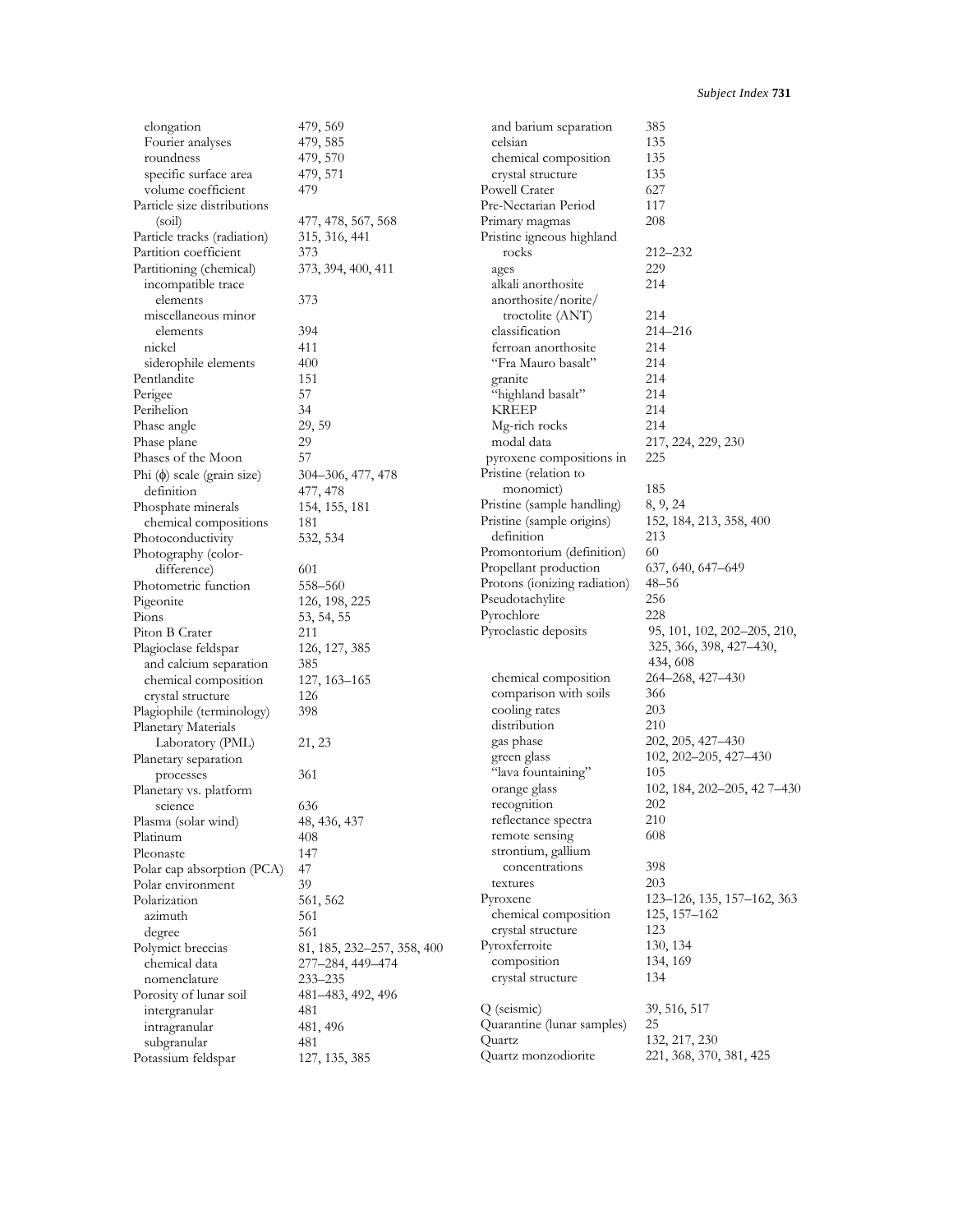| Radar                         | 530, 552–558, 562–566,       | chemical variation within |                               |
|-------------------------------|------------------------------|---------------------------|-------------------------------|
|                               | $605 - 607$                  | sites                     | 345                           |
| Radar astronomy               | 562–564, 605–607             | comparison of soil        |                               |
| Apollo Lunar Sounder          |                              | composition with rock     |                               |
| Experiment (ALSE)             | 564                          | composition               | 345                           |
| bistatic radar observation    | 563                          | definition                | 285                           |
| diffuse component             | 563                          | depth variation           | 321                           |
| penetration                   | 562                          | differential comminution  | 344                           |
| polarization                  | 562                          | dynamics                  | 342                           |
| scattering function           | 562                          | evolution                 | $88 - 90$                     |
| subradar point                | 562                          | gardening                 | 87-89, 337, 342, 343          |
| Radar backscattering          | 562                          | gas absorption            | 443                           |
| Radar cross-section           | 554, 563                     | gas adsorption            | 41, 443                       |
| Radar data (Earth-based)      | 605-607                      | gas release on crushing   | 447                           |
| crater features               | 605                          | grain size                | 318, 343                      |
| pyroclastic deposits          | 605                          | <b>KREEP</b>              | 345                           |
| Radar data (orbital)          | 564–566                      |                           | 89                            |
| Radar images                  | 606, 607                     | mass wasting              |                               |
| Radar maps                    | 557-558                      | maturity                  | 294, 317, 318, 332, 338       |
|                               |                              | mercury (Hg) as exposure  |                               |
| Radar scattering              | 557                          | index                     | 432                           |
| Radiation (ionizing)          | 47–56, 310, 315–317          | meteoroid content         | 405                           |
| cascade                       | 53                           | mixing                    | 332                           |
| crystal defects               | 54, 315–317                  | models                    | 87                            |
| damage by                     | 315–317                      | models for formation      | 342                           |
| doses                         | 55                           | Monte Carlo models        | 88                            |
| effects                       | 56, 315–317                  | path I, path II           | 321                           |
| elastic scattering            | 53                           | petrography               | 329, 334                      |
| energy                        | 47, 48, 310, 315–317         | processes                 | 321, 337, 342                 |
| exposure ages                 | 56, 87, 88                   | processes of regolith     |                               |
| hazards                       | 51, 52, 56                   | formation                 | 285                           |
| neutron capture               | 53                           | pyrolysis                 | 447                           |
| particle tracks               | 316                          | radiation history         | 354                           |
| particles                     | 48                           | seismic properties        | 288, 516, 517                 |
| penetration                   | 48, 56, 310                  | solar-wind retention      | 441–443                       |
| radionuclide production       | 310                          | sorting                   | 321                           |
| secondary radiation           | $53 - 55$                    | stratigraphy              | 321, 325, 337                 |
| shielding                     | 52                           | surface exposure ages     | 338                           |
| spallation                    | 53                           | thickness                 | 89, 90, 91, 92, 286           |
| Radiation damage              | 54, 315–317                  | variation with depth      | 325-336                       |
| Radiation energy              | 47, 315–317                  | Regolith breccias         | 257, 354–361                  |
| Radiation from the Moon       | 558-566                      | Reiner Gamma              | 605                           |
|                               |                              |                           |                               |
| Radio communications          | 531                          | Relative density (soil)   | 476, 494–500, 574, 588, 589   |
| Radiochemical neutron         |                              | Remote sensing            | 552-566, 599-607              |
| activation analysis<br>(RNAA) | 403                          | Resources                 | 138, 141, 154, 186, 414, 636, |
|                               |                              |                           | 644–649                       |
| Radius (Moon)                 | 28                           | aluminum                  | 647                           |
| Ranger                        | 5,596                        | annotated bibliography    | 644-646                       |
| Rare earth elements (REE)     | 18, 190, 191, 204, 220, 231, | carbonyl processing of    |                               |
|                               | 242, 243, 372-390            | FeNi                      | 414                           |
| Rarefaction waves             | 65                           | for use in space          | 636                           |
| Ravine Crater                 | 624                          | for use on Earth          | 636                           |
| Recompression index           | 504                          | from mare basalt          | 186                           |
| Reflection and emission of    |                              | helium-3                  | 647                           |
| radiation                     | 558-566                      | hydrogen                  | 647                           |
| Regolith                      | 87–92, 285–356, 475          | ilmenite                  | 648                           |
| antiquity vs. maturity        | 355                          | iron                      | 648                           |
| as a resource                 | 649                          | iron metal                | 154                           |
| as construction material      | 286                          | oxygen                    | 138, 141, 648                 |
| chemical composition          | 329, 334, 344                | plagioclase               | 647                           |
| chemical variation            |                              | regolith                  | 649                           |
| between sites                 | 351                          | Revolution of the Moon    | 57                            |
|                               |                              |                           |                               |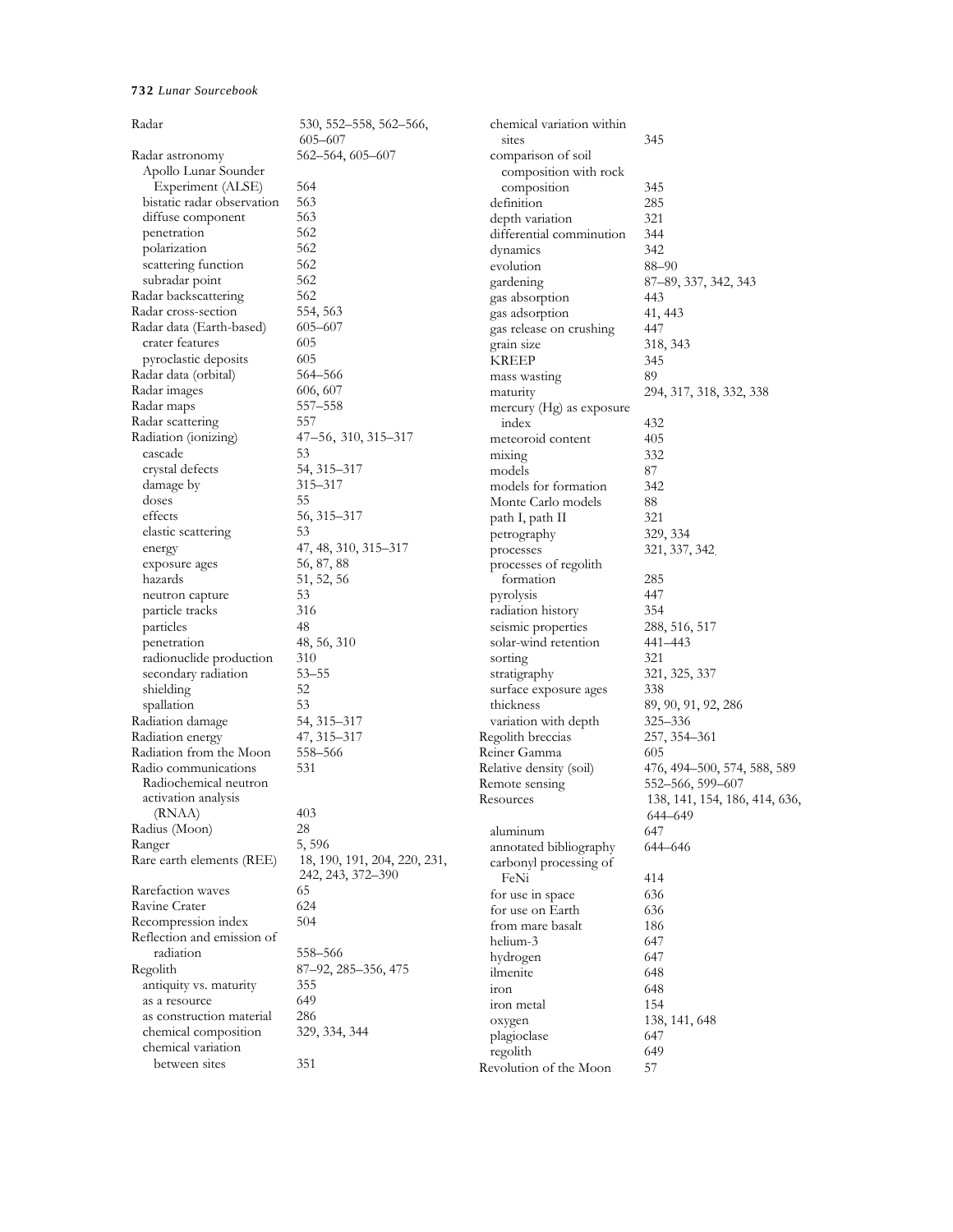| Rhenium                             | 408                     | effects on minerals and                |                             |
|-------------------------------------|-------------------------|----------------------------------------|-----------------------------|
| Rhodium                             | 409                     | rocks                                  | 74                          |
| Rhysling Crater                     | 621                     | energy                                 | 73                          |
| Ridges                              | 32                      | fracturing                             | 76                          |
| Ries Crater                         | 79, 92                  | pressures                              | 73, 74, 77                  |
| Rilles                              | 33, 99, 101, 113        | regolith                               | 77                          |
| hypotheses of origin                | 101                     | rocks                                  | 77                          |
| sinuous                             | 99                      | schlieren                              | 74                          |
| slope angles                        | 33                      | shatter cones                          | 76                          |
| Rima (definition)                   | 60                      | shock lamellae                         | 74                          |
|                                     | 621                     |                                        | 73                          |
| Rima Hadley                         |                         | temperatures                           |                             |
| Ring basins                         | 68                      | Shock pressure attenuation             | 74                          |
| Ritter Crater                       | 611                     | Shock vaporization                     | 73, 302, 424                |
| Rock types (summary)                | 156, 184–186, 359–361   | Shock waves                            | 65                          |
| Rook Mountains                      | 70                      | Shocked minerals                       | 302                         |
| Ropy glasses                        | 302                     | Shorty Crater                          | 102, 427, 428, 627, 628     |
| Rotation of the Moon                | 58                      | Sidereal month                         | 57                          |
| Roughness of lunar surface          |                         | Sidereal rotation                      | 28                          |
| and trafficability                  | $30-34, 526-530$        | Siderophile elements                   | 358, 399-414                |
| Rugosity                            | 479, 569                | analytical difficulties                | 400                         |
| Ruthenium                           | 409                     | correlations                           | 406                         |
| Rutile                              | 137, 149, 178           | data limitations                       | 403                         |
| chemical composition                | 178                     | partitioning                           | 399                         |
|                                     |                         | Silica minerals                        | 132, 215, 229, 230          |
| Sabine Crater                       | 611                     | chemical composition                   | 132, 169                    |
| Saint George Crater                 | 621                     | coesite                                | 132                         |
|                                     | 21                      | cristobalite                           |                             |
| Sampling history (Apollo)           |                         |                                        | 132, 217                    |
| Schlieren                           | 74, 78, 202             | crystal structures                     | 132                         |
| Schreibersite                       | 150, 391                | quartz                                 | 132, 217, 230               |
| Schrödinger Crater                  | 63                      | stishovite                             | 132                         |
| Schröter's Valley                   | 607                     | tridymite                              | 132                         |
| Schwantke molecule                  | 128                     | Silicon                                | 603                         |
| Scott, David R.                     | 28, 633                 | mapping from orbit                     | 603, Plate 10.4, Plate 10.5 |
| Sculptured Hills                    | 348, 627, 628           | Sinuous rilles                         | 99                          |
| Secondary craters                   | 33                      | Sinus (definition)                     | 60                          |
|                                     |                         |                                        |                             |
|                                     | 53                      | Sirsalis Rille                         | 112                         |
| Secondary particles                 |                         |                                        | 225                         |
| Seismic activity                    | 38, 41                  | Skaergaard intrusion                   |                             |
| Seismic attenuation $(Q)$           | 39, 516, 517            | Slope stability                        | 39, 521, 522                |
| Seismic energy                      | 28, 108                 | constructed slopes                     | 521                         |
| of impacts                          | 108                     | dumped soil                            | 521                         |
| Seismic experiments                 | 38, 41                  | excavations                            | 521                         |
| Seismic properties (regolith)       | 288, 516, 517           | factor of safety                       | 522                         |
| Seismic velocities (regolith)       | 288                     | natural slopes                         | 522                         |
| Seismograms                         | 40                      | Smithsonian Institution                | 23                          |
| Selenodesy                          | 60                      | Smoky Mountain                         | 32, 351, 624, 625           |
| Self-Recording Penetrometer         |                         | S/N (serial number of core             |                             |
| (SRP)                               | 508, 512, 591           | tubes)                                 | 572                         |
| Serenitatis Basin                   | 103, 107, 622, 628, 631 | Soft soil (trafficability)             | 499, 529                    |
| ejecta at Apollo 15                 | 622                     | Soil (definition; also see             |                             |
| ejecta at Apollo 17                 | 628                     | Regolith)                              | 287–307, 475                |
| maria                               | 103                     |                                        | 517-521, 590-594            |
|                                     |                         | Soil bearing capacity                  |                             |
| Serial magmatism                    | 17, 18                  | allowable bearing capacity             |                             |
| Shadows                             | 30, 36                  | (dynamic)                              | 520                         |
| Shakespeare Crater                  | 627                     | allowable bearing capacity             |                             |
| Shape complexity factor             | 570                     | (static)                               | 519                         |
| Sharp-Apollo Crater                 | 615                     | penetrometer                           |                             |
| Shear strength                      | 506-516                 | measurements                           | 590–594, 578–580            |
| Sherlock Crater                     | 627                     | settlement depths                      | 520                         |
| Shock melting<br>Shock metamorphism | $73 - 79$<br>$73 - 79$  | ultimate bearing capacity<br>(dynamic) | 518                         |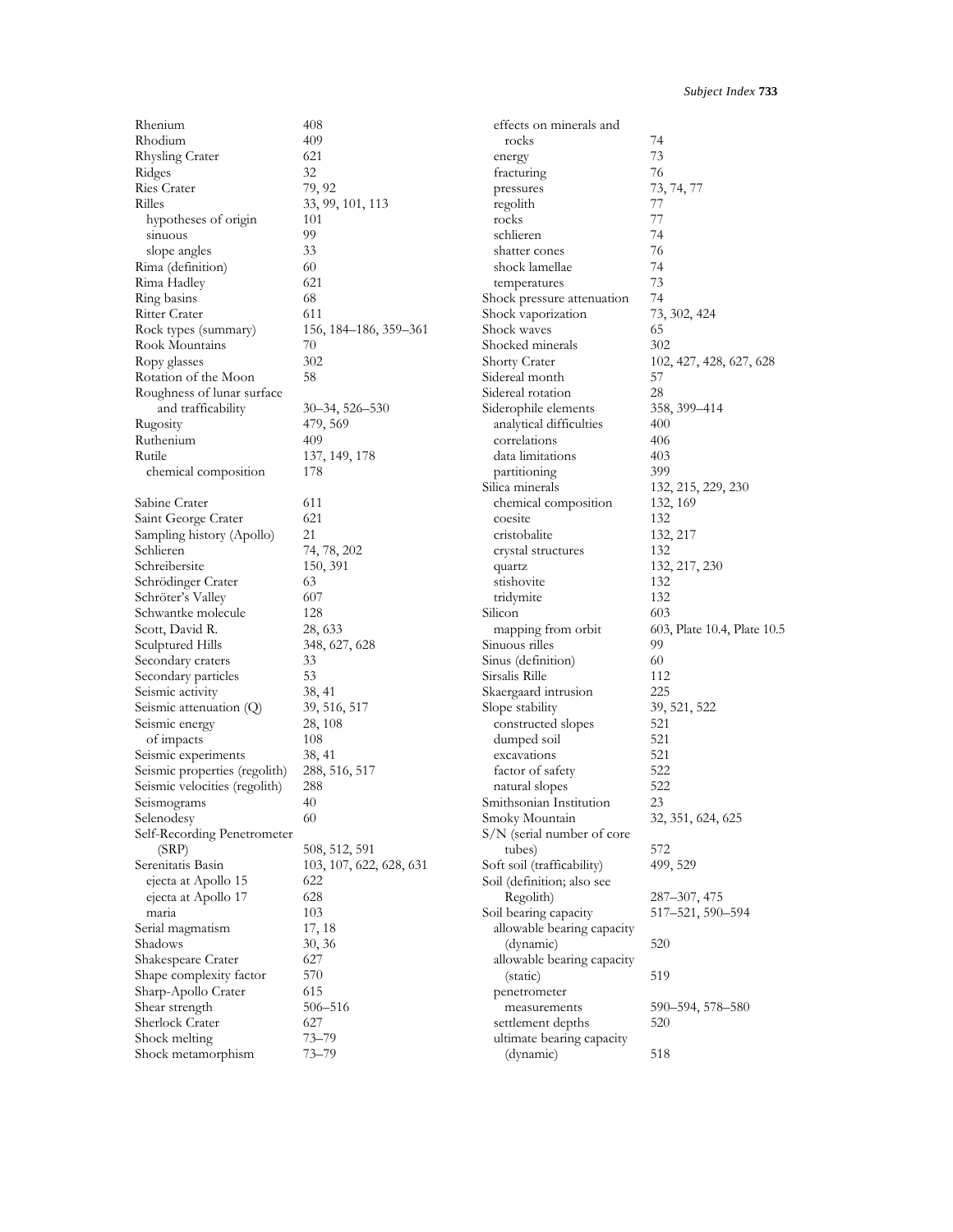| ultimate bearing capacity            |                            | Spectral properties        | 209-211, 257-260, 307, |
|--------------------------------------|----------------------------|----------------------------|------------------------|
| (static)                             | 517                        |                            | 608, 609               |
| Soil compressibility                 | 500–506, 575–577           | highland rocks             | 257–260                |
| coefficient of lateral stress        | 506                        | mare basalts               | 209-211                |
| compression index                    | 501                        | regolith                   | 307                    |
| gas release                          | 505                        | Sphalerite                 | 151, 179, 434          |
| maximum past pressure                | 504                        | chemical composition       | 179                    |
| oedometer data                       | 575, 576                   | Spherical albedo           | 560                    |
| recompression index                  | 504, 577                   | Spinels                    | 137, 143–147, 173–175  |
| Soil diffusivity                     | 517                        | chemical composition       | 143, 173               |
| Soil permeability                    | 517                        | chromian ulvospinel        | 145                    |
| Soil porosity                        | 481–483, 492, 496          | chromite                   | 143                    |
| Soil shear strength                  | 506-517, 578-580, 589-594  | compositions in highland   |                        |
| Apollo Self-Recording                |                            | rocks                      | 147                    |
| Penetrometer (SRP)                   | 508, 512–516, 591          | crystal structure          | 143                    |
| cohesion                             | 506                        | hercynite                  | 145                    |
| cone penetrometer data               | 510–516, 578               | pleonaste                  | 145                    |
| direct shear tests                   | 579                        | spinel (sensu strictu)     | 145                    |
| field measurement                    | 506                        | stability relations        | 147                    |
|                                      | 506                        | subsolidus reduction       | 147                    |
| friction angle                       | 514                        | titanian chromite          |                        |
| laboratory measurements              |                            |                            | 145                    |
| Soils and regolith breccias          | 352–354, 361               | ulvöspinel                 | 143                    |
| chemical data                        | 449–474                    | Spook Crater               | 624                    |
| Solar cosmic rays (SCR)              | 47-52, 54, 310, 315-317    | Spot Crater                | 624                    |
| anisotropy                           | 49                         | Spur Crater                | 351, 621, 622          |
| composition                          | 49                         | Sputtering                 | 54                     |
| penetration                          | 54                         | Static electricity hazards | 536                    |
| protons                              | 50, 51                     | Steno-Apollo Crater        | 627                    |
| secondary radiation                  | 54                         | Stishovite                 | 132                    |
| travel times                         | 49                         | Stone Mountain             | 32, 351, 514, 624, 625 |
| Solar cycle                          | 49, 50, 52, 56             | Stubby Crater              | 624                    |
| Solar flares (see Solar cosmic rays) |                            | Sulfide minerals           | 150, 151, 179          |
| Solar history                        | 354–356                    | chalcopyrite               | 151                    |
| Solar maximum                        | 49                         | chemical composition       | 179                    |
| Solar nebula                         | 361                        | cubanite                   | 151                    |
| Solar protons                        | 51                         | mackinawite                | 151                    |
| Solar radiation (history of          |                            | pentlandite                | 151                    |
| measurement)                         | 47, 52                     | sphalerite                 | 151                    |
| Solar wind                           | 47, 48, 54, 310, 315, 436, | troilite                   | 150                    |
|                                      | 440, 552                   | Sulfur                     | 422, 432–434           |
| composition                          | 48                         | abundance in mare basalt   | 422                    |
| cumulative abundance                 | 54                         | as metamorphic fluid       | 434                    |
| penetration                          | 54                         | correlation with titanium  |                        |
| saturation of regolith               | 440                        | in mare basalt             | 432                    |
| Solar-flare history                  | 356                        | in pyroclastic deposits    | 434                    |
| Solar-wind history                   | 355                        | isotopic fractionation     | 433                    |
| Solar-wind-implanted                 |                            | Sulpicius Gallus           | 598                    |
| elements                             | 436-448                    | Sunspots                   | 49, 50                 |
| and soil maturity                    | 315, 319, 337-342          | Surface area (Moon)        | 28                     |
| as resources                         | 448, 647                   | Surface temperatures       | 28, 34, 36, 566        |
| Solid solutions                      | 121                        | Surveyor                   | 5, 483                 |
| South-Apollo Crater                  | 618                        | Surveyor 3                 | 5, 34, 610             |
| South Massif (Apollo 17 site)        | 34, 348, 627, 628          | Surveyor Crater            | 31, 615, 616           |
| South Ray Crater                     | 32, 249, 256, 257, 624     | Synodic month              | 57                     |
| Space Exploration Initiative         | 633                        |                            |                        |
| Spacesuits                           | 27, 28                     | Taenite                    | 151, 399               |
| Spallation                           | 53                         | Taurus Mountains           | 100, 626               |
| Specific circularity                 | 569                        | Taurus-Littrow Valley      | 33, 37, 41, 627, 631   |
| Specific gravity                     | 481, 482                   | Taylor Crater              | 623                    |
| Specific surface area (SSA)          | 480                        | Tectonic activity          | $107 - 110$            |
|                                      |                            | compression                | 110                    |
|                                      |                            |                            |                        |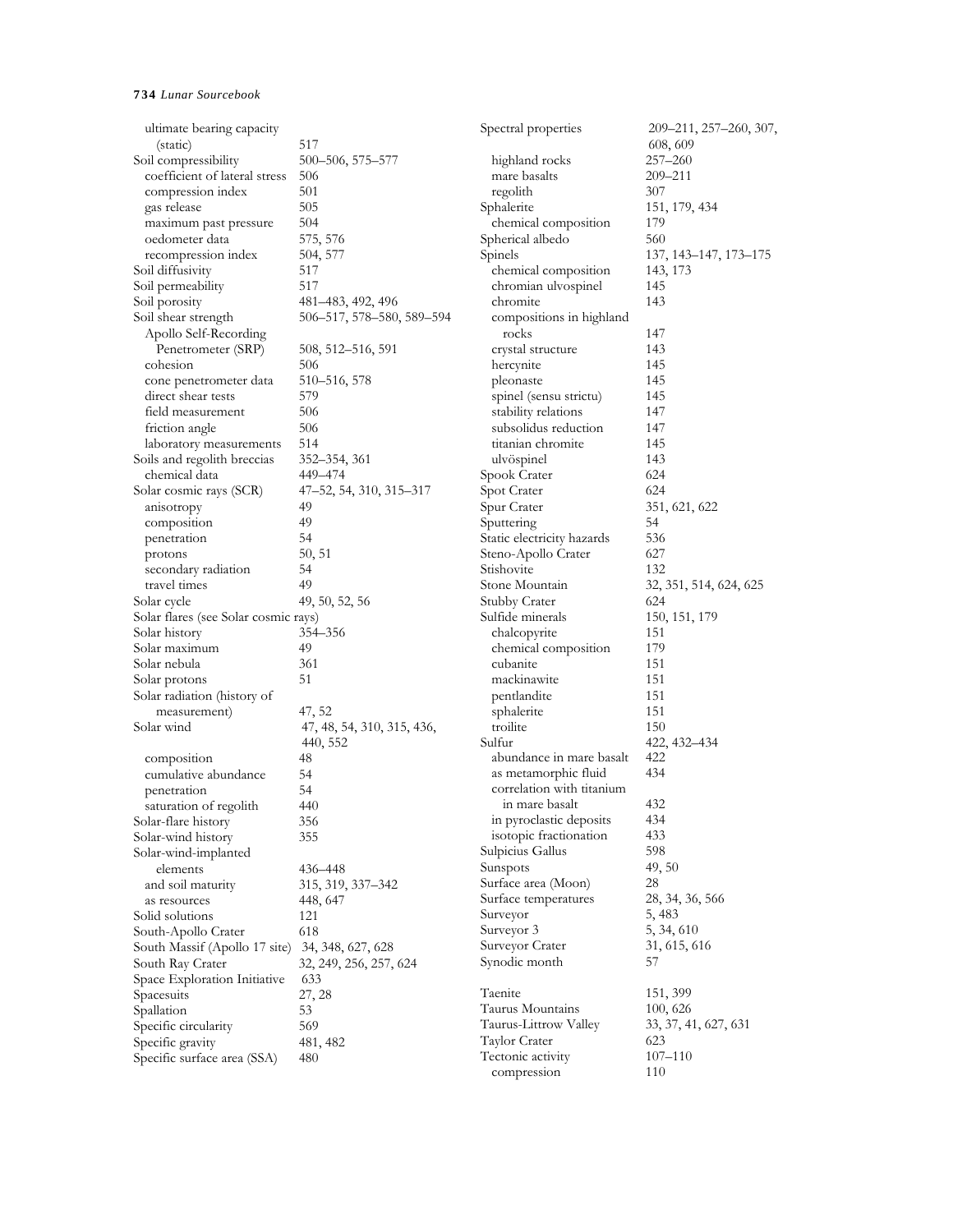| extension                     | 109                           | Tsunami hypothesis (basin       |                              |
|-------------------------------|-------------------------------|---------------------------------|------------------------------|
| Tektites                      | 79                            | formation)                      | 68                           |
| Telescopic data (See          |                               | Tungsten                        | 413                          |
| Observation of the Moon       |                               | Tycho Crater                    | 39, 596, 606, 628, 631, 638  |
| from Earth)                   | 596, 597                      | age                             | 631                          |
| resolution                    | 596                           | impact effects at Apollo 17 628 |                              |
| wavelengths                   | 596                           |                                 |                              |
| Temperature (lunar surface)   | 28, 34, 36, 566               | Unanswered questions            | 650-654                      |
| Temperature profiles (across  |                               | Unconformities                  |                              |
| craters)                      | 565                           | (stratigraphic)                 | 88                           |
| Terminal cataclysm            | 120, 212                      | Uranium-thorium correlation 431 |                              |
| Terrain                       | 30–34                         |                                 |                              |
| ejecta ridges                 | 31                            | Vallis (definition)             | 60                           |
| highland                      | 32                            | Vallis Schröter                 | 60                           |
| mare                          | 31                            | Van de Graaf Crater             | 605                          |
| mare-highland boundaries      | 32                            | Van Serg Crater                 | 627                          |
| Tetrataenite                  | 151, 399                      | Vapor-mobilized elements        | 205, 414–436                 |
| Textures of mare basalts      | 195–201                       | correlation with each other     | 426                          |
| intergranular                 | 195                           | correlation with maturity       | 421                          |
| intersertal                   | 195                           |                                 |                              |
| ophitic                       | 195                           | correlations with rubidium      |                              |
| pilotaxitic                   | 201                           | and cesium                      | 423                          |
| porphyritic                   | 195                           | depletion in monomict           |                              |
| radiate                       | 198                           | rocks                           | 415                          |
| trachytic                     | 201                           | indigenous concentrations       | 422                          |
| vitrophyric                   | 195                           | in pyroclastic deposits         | 205, 427                     |
|                               |                               | in vesicles                     | 428                          |
| Theophilus Crater             | 625                           | leaching                        | 428                          |
| ejecta at Apollo 16           | 625                           | minimal solar-wind              |                              |
| Thermal conductivity          |                               | contribution                    | 422                          |
| (regolith)                    | 37, 38                        | surface correlation on          |                              |
| Thermal infrared astronomy    | 566                           | pyroclastic fragments           | 268, 303, 428                |
| Thermal insulation (regolith) | 38                            | thermal mobilization            | 430                          |
| Thermal solifluction          | 493                           | vapor-phase transport           | 424                          |
| Thermoluminescence            | 54                            | whole-Moon composition          | 424                          |
| Thorium                       | 603                           | Very-high-alumina (VHA)         |                              |
| mapping from orbit            | 603, Plate 10.1               | melt                            | 247, 250, 625                |
| Thrust faults                 | 111, 113                      | Very-high-K (VHK) basalt        | 135, 186, 190                |
| Tidal forces                  | 108                           | Very-low-Ti (VLT) basalt        | 186, 192, 198                |
| Tides                         | 27, 109                       | Vesicles                        | 105, 428                     |
| Titanium                      | 603                           | Victory Crater                  | 627                          |
| mapping from orbit            | 603, Plate 10.3               | Viscosity (of magmas)           | 95, 99, 193                  |
| valence states                | 126, 148                      | Visibility (astronauts)         | 29                           |
| Tortilla Flat                 | 627                           | Void ratios (of soil)           | 481-483, 496                 |
| Track density                 | 54, 316, 339                  | minimum and maximum             | 496                          |
| Track maturity                | 339                           | Volatility                      | 406, 410, 413, 415, 422, 431 |
| Track maturity index          | 315-317, 319, 337-342         | antimony                        | 413                          |
| Trafficability                | 522–530                       | germanium                       | 410                          |
| parameters                    | 526                           | gold                            | 406                          |
| Tranquillityite               | 133, 170                      | lead                            | 431                          |
| chemical composition          | 133, 170                      | rubidium, cesium, sodium,       |                              |
| crystal structure             | 133                           | potassium                       | 422                          |
| Trap Crater                   | 624                           | sodium                          | 415                          |
| Trident Crater                | 627                           | vapor-mobilized elements        | 415                          |
| Tridymite                     | 132                           | Volcanism                       | 94, 95, 100, 103, 105, 184,  |
| Triple Craters                | 615                           |                                 | 186, 208, 209                |
| <b>Triplet Craters</b>        | 618                           | Volcanic glasses                | 186, 303                     |
| Troctolite                    | 185, 365, 368, 369, 370, 409, |                                 |                              |
|                               | 453                           | Walking (astronauts)            | 28                           |
| Troilite                      | 150, 179, 398, 432–434        | Waste heat                      | 38                           |
| chemical composition          | 150, 179                      | Water                           | 39, 40, 56, 150, 406, 634    |
|                               |                               |                                 |                              |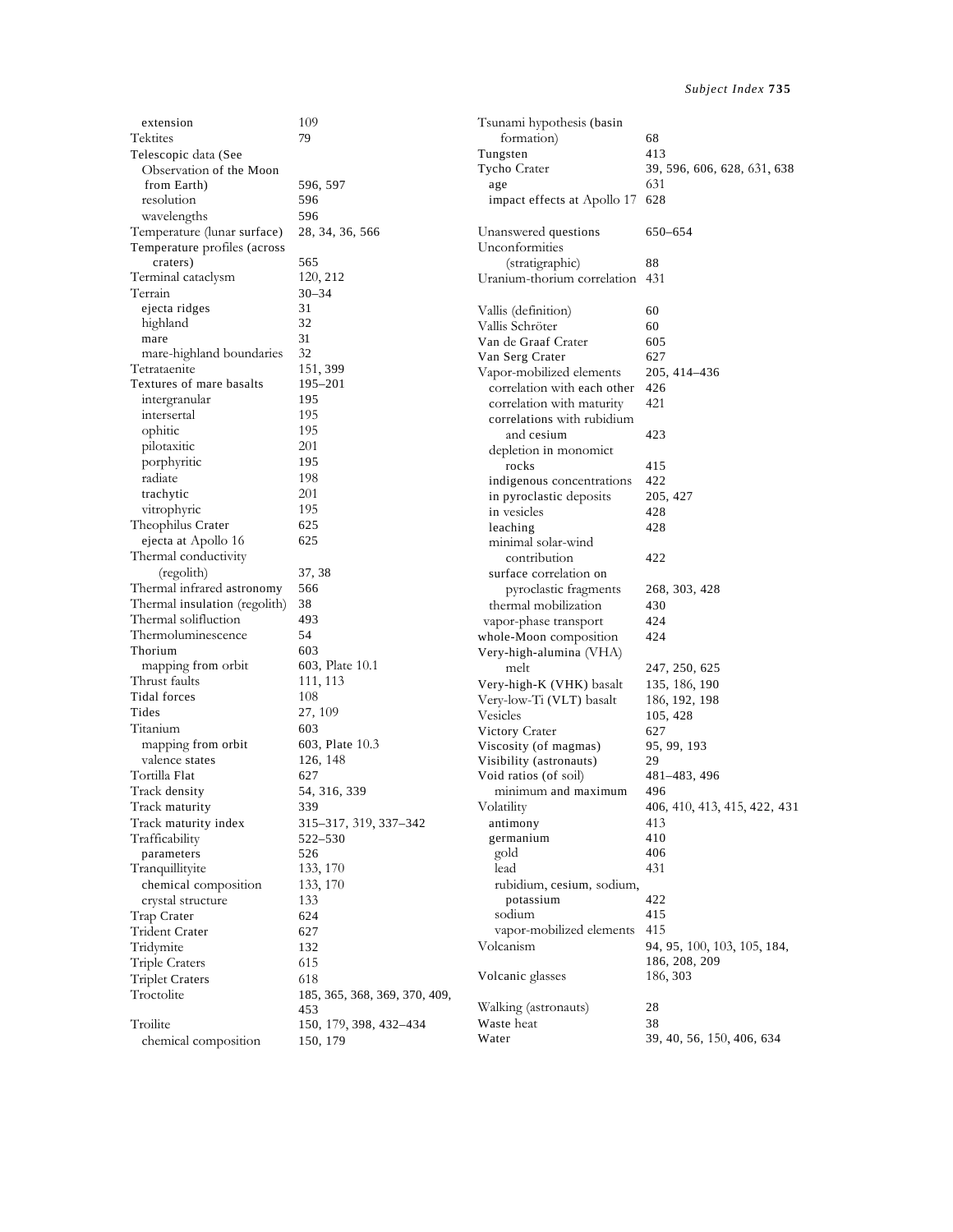| Weightlessness           |                                      | Yamato 791197                  | 9, 394, 395, 397 |
|--------------------------|--------------------------------------|--------------------------------|------------------|
| (physiological problems) | 637                                  | Yamato 793274                  | 9                |
| Weird Crater             | 618                                  | Yamato 82192                   | 9                |
| Weird Rock               | 618                                  | Yamato 82193                   | 9                |
| Wessex Cleft             | 627                                  | Young, John W.                 | 30               |
| West Crater              | 613                                  |                                |                  |
| Whitlockite              | 154, 181, 372, 384, 391, 398,<br>434 | Zhamanshin impact<br>structure | 79               |
| chemical composition     | 181                                  | Zircon                         | 134, 372, 384    |
| Wollastonite             | 125                                  | chemical composition           | 134, 169         |
| Wreck Crater             | 624                                  | structure                      | 134              |
| Wrinkle ridges           | 108                                  | Zirconolite                    | 137, 150         |
| Wüstite                  | 138                                  | Zond                           | 5,596            |